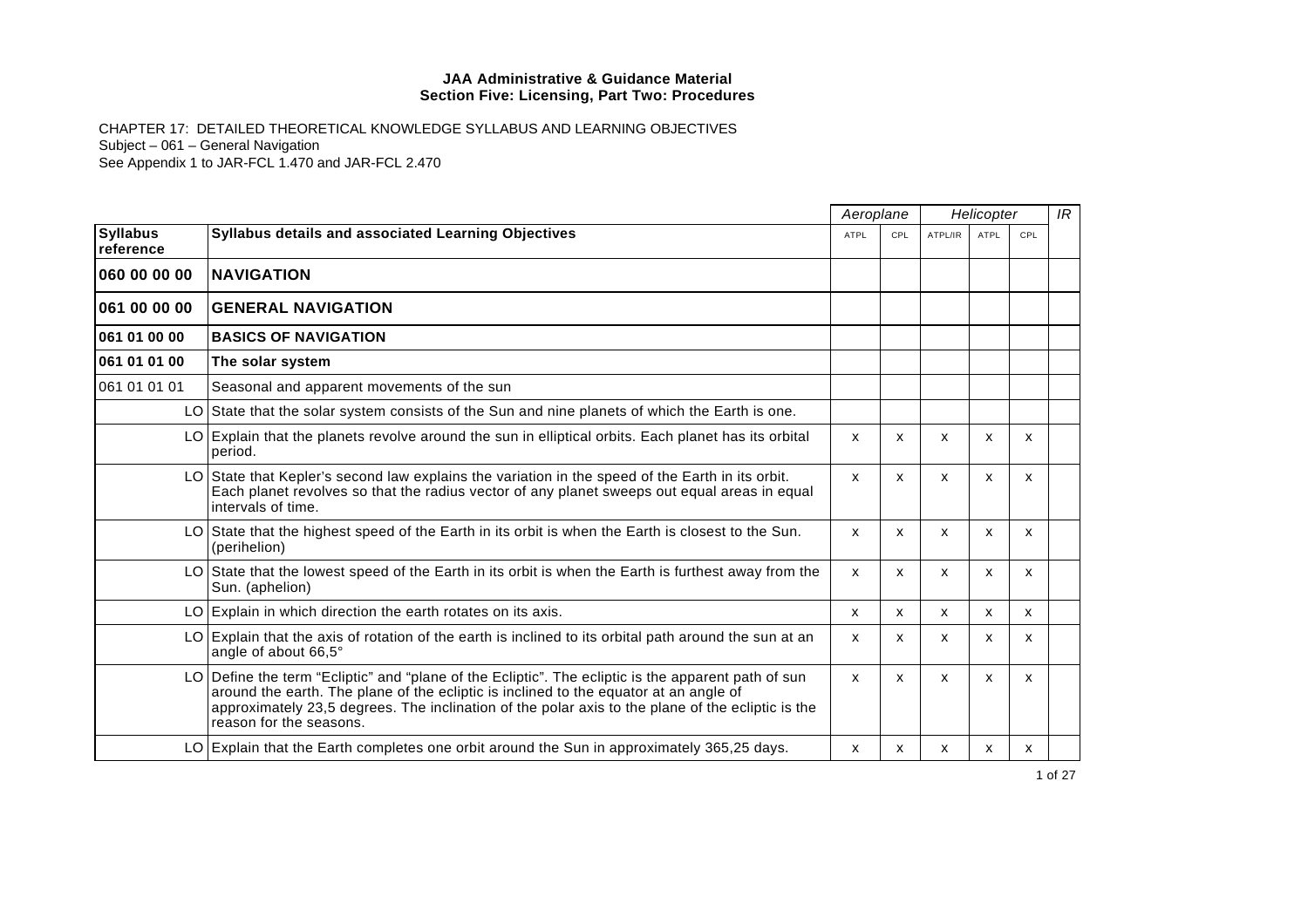|                              |                                                                                                                                                                                                                  | Aeroplane   |              | Helicopter |             |              | IR |
|------------------------------|------------------------------------------------------------------------------------------------------------------------------------------------------------------------------------------------------------------|-------------|--------------|------------|-------------|--------------|----|
| <b>Syllabus</b><br>reference | Syllabus details and associated Learning Objectives                                                                                                                                                              | <b>ATPL</b> | CPL          | ATPL/IR    | <b>ATPL</b> | CPL          |    |
|                              | LO Describe the effect of the inclination of the Earth's rotation axis to the plane of its orbit around<br>the Sun, being the seasons and variation of sunrise and sunset with latitude and time of the<br>year. | x           | X            | X          | X           | X            |    |
|                              | LO Define the term's "apparent sun" and "mean sun" and state their relationship.                                                                                                                                 | x           | X            | x          | X           | X            |    |
|                              | LO Define the celestial equator. Is the projection of the earth's equator onto the celestial sphere.                                                                                                             | X           | X            | x          | X           | $\mathsf{x}$ |    |
|                              | LO Define the term declination. Declination is the angular distance of a celestial body north or<br>south of the celestial equator.                                                                              | X           | x            | x          | X           | x            |    |
|                              | LO State that the mean sun is conceived to move eastward along the celestial equator at a rate<br>that provides a uniform measure of time equal to the average time reckoned from the true sun.                  | x           | X            | x          | X           | X            |    |
| $*$ LO                       | Define the polar circles, the tropic of Cancer and the tropic of Capricorn.                                                                                                                                      | x           | X            | X          | X           | X            |    |
|                              | LO Explain summer and winter solstice.                                                                                                                                                                           | X           | $\mathsf{x}$ | x          | X           | X            |    |
|                              | LO Explain the terms spring and autumn equinox.                                                                                                                                                                  | X           | x            | x          | x           | x            |    |
|                              | LO Explain at which time of the year the length of a day changes at the highest rate.                                                                                                                            | x           | X            | x          | X           | x            |    |
|                              | LO Explain the relationship between the declination of the sun, latitude and the period of daylight.                                                                                                             | x           | x            | x          | x           | x            |    |
| LO I                         | State that perihelion occurs early January and aphelion occurs early July.                                                                                                                                       | X           | X            | X          | X           | X            |    |
| LO.                          | Illustrate the position of the Earth relative to the Sun with respect to the seasons and months of<br>the year.                                                                                                  | X           | X            | X          | X           | x            |    |
| LOI                          | Define zenith. The point on the sky vertically overhead an observer.                                                                                                                                             | X           | x            | X          | x           | x            |    |
| 061 01 02 00                 | The earth                                                                                                                                                                                                        |             |              |            |             |              |    |
| 061 01 02 01                 | Great circle, small circle, rhumb line                                                                                                                                                                           | x           | X            | X          | X           | X            |    |
|                              | LO State that the earth is not a true sphere. It is flattened slightly at the poles. The value for<br>flattening is 1/298.                                                                                       | x           | X            | X          | X           | $\mathsf{x}$ |    |
|                              | LO Given the earth flattening and either the semi-major or semi-minor axis in NM/km. Calculate the<br>distance of the other axis.                                                                                | x           | X            | X          | X           | X            |    |
|                              | LO State that the Earth may be described as an "ellipsoid" or "oblate spheroid".                                                                                                                                 | x           | x            | x          | х           | x            |    |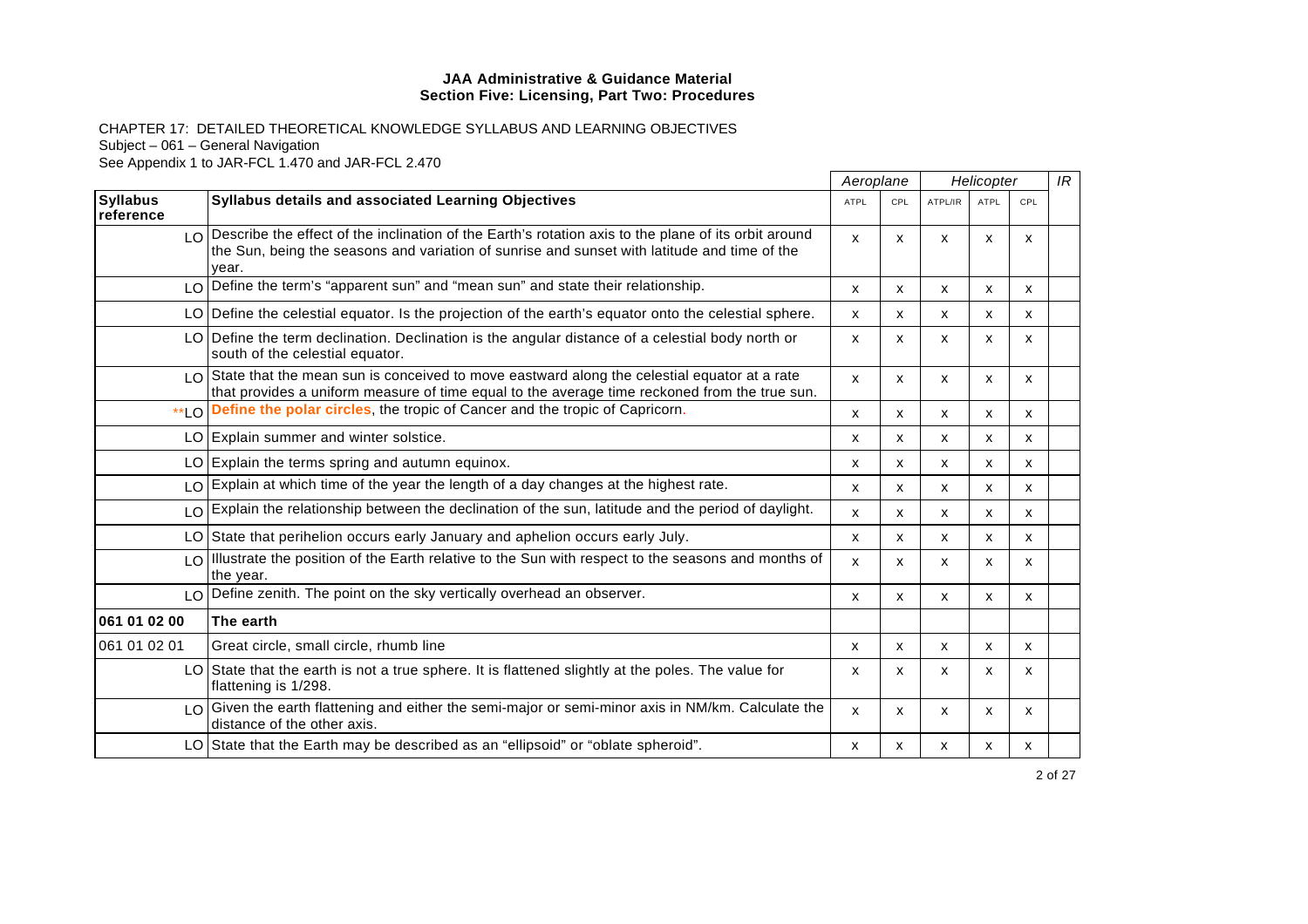|                              |                                                                                                                                                                           | Aeroplane                 |     | Helicopter                |             | IR  |  |
|------------------------------|---------------------------------------------------------------------------------------------------------------------------------------------------------------------------|---------------------------|-----|---------------------------|-------------|-----|--|
| <b>Syllabus</b><br>reference | Syllabus details and associated Learning Objectives                                                                                                                       | <b>ATPL</b>               | CPL | ATPL/IR                   | <b>ATPL</b> | CPL |  |
|                              | LO Explain that the Equator has its plane perpendicular to the Earth's axis and defines east-west<br>direction.                                                           | x                         | x   | X                         | X           | x   |  |
|                              | LO Given that the distance of the circumference of the earth is 40000 km or approximately 21600<br>NM. Calculate approximate earth diameter or earth radius.              | X                         | x   | X                         | X           | x   |  |
|                              | LO Define a great circle in relation to the surface of a sphere.                                                                                                          | $\mathsf{x}$              | x   | X                         | x           | x   |  |
|                              | LO Explain the geometric properties of a great circle.                                                                                                                    | x                         | x   | X                         | x           | x   |  |
| LO.                          | Describe the geometric properties of a great circle, including vertex.                                                                                                    | X                         | x   | X                         | X           | X   |  |
|                              | LO Define a small circle in relation to the surface of a sphere.                                                                                                          | x                         | x   | X                         | x           | x   |  |
| 061 01 02 02                 | Convergency, conversion angle                                                                                                                                             |                           |     |                           |             |     |  |
|                              | LO Explain the term convergency of meridians between two positions.                                                                                                       | $\boldsymbol{\mathsf{x}}$ | X   | $\boldsymbol{\mathsf{x}}$ | X           | X   |  |
|                              | LO Explain how the value of convergency can be determined using either calculation or geometric<br>construction.                                                          | x                         | x   | X                         | x           | x   |  |
|                              | $\log$ The formula to calculate convergency between two positions relatively close to each other is:<br>Convergency = Difference of longitude $\times$ sin mean latitude. | $\mathsf{x}$              | x   | X                         | x           | x   |  |
|                              | LO Calculate the value of convergency between two stated positions                                                                                                        | $\boldsymbol{\mathsf{x}}$ | x   | X                         | X           | X   |  |
|                              | LO Explain that the difference between great circle track and rhumb line track at a specified<br>position is called conversion angle.                                     | X                         | x   | X                         | x           | x   |  |
|                              | $\log$ State that average great circle true track is equal to rhumb line true track between two<br>positions.                                                             | X                         | x   | X                         | x           | x   |  |
|                              | $\log$ Explain how the value of conversion angle can be calculated as half the value of convergency.                                                                      | $\mathsf{x}$              | X   | X                         | x           | x   |  |
|                              | LO Calculate great circle track and rhumb line track angle at specified position involving<br>calculations of convergency and conversion angle.                           | X                         | x   | X                         | X           | X   |  |
| 061 01 02 03                 | Latitude, difference of latitude                                                                                                                                          | $\boldsymbol{\mathsf{x}}$ | X   | X                         | X           | X   |  |
|                              | LO Define latitude.                                                                                                                                                       | X                         | x   | X                         | x           | x   |  |
|                              | LO Explain the definition of latitude.                                                                                                                                    | x                         | x   | X                         | x           | x   |  |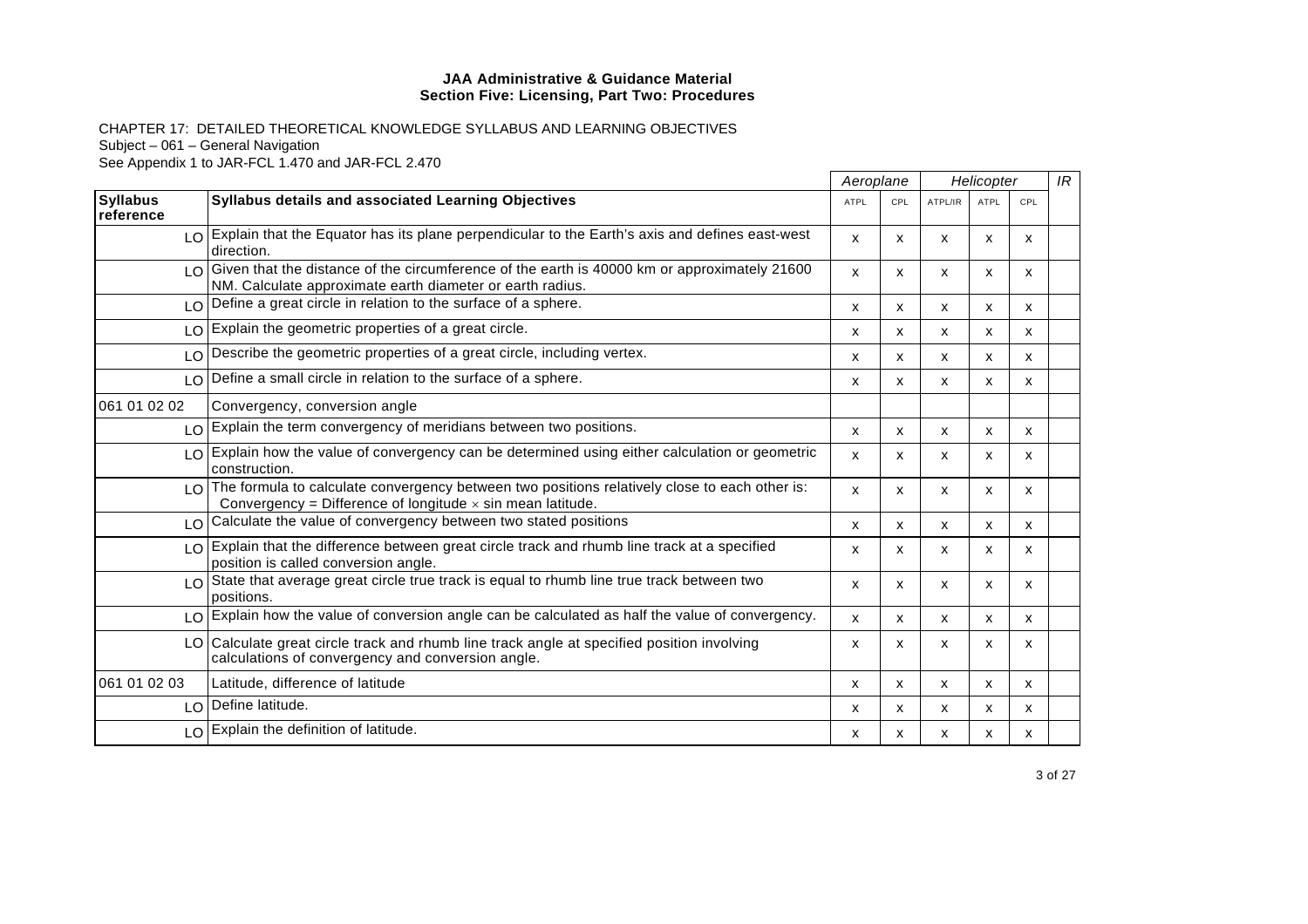|                              |                                                                                                                                         | Aeroplane                 |              | Helicopter |             |     | IR |
|------------------------------|-----------------------------------------------------------------------------------------------------------------------------------------|---------------------------|--------------|------------|-------------|-----|----|
| <b>Syllabus</b><br>reference | Syllabus details and associated Learning Objectives                                                                                     | <b>ATPL</b>               | CPL          | ATPL/IR    | <b>ATPL</b> | CPL |    |
|                              | LO Define geocentric latitude as the angle between the plane of the equator and a line from the<br>position to the centre of the earth. | $\mathsf{x}$              | x            | X          | x           | x   |    |
|                              | LO State that maximum difference between geographic and geocentric latitude occurs at a<br>latitude of 45 degrees.                      | $\boldsymbol{\mathsf{x}}$ | x            | X          | X           | X   |    |
|                              | LO Calculate difference of latitude between two given positions lat/long.                                                               | х                         | x            | x          | х           | х   |    |
|                              | LO State that one-degree difference of latitude equals 60 nautical miles.                                                               | X                         | $\mathsf{x}$ | x          | X           | X   |    |
| LO                           | Convert difference of latitude to distance.                                                                                             | х                         | x            | X          | х           | х   |    |
|                              | LO State mean latitude between two positions.                                                                                           | $\boldsymbol{\mathsf{x}}$ | x            | x          | x           | X   |    |
| 061 01 02 04                 | Longitude, difference of longitude                                                                                                      |                           |              |            |             |     |    |
|                              | LO Define longitude.                                                                                                                    | X                         | x            | X          | X           | х   |    |
|                              | LO Explain the definition of longitude.                                                                                                 | X                         | x            | X          | x           | X   |    |
|                              | LO State that the Greenwich meridian is also known as the Prime meridian.                                                               | x                         | x            | x          | x           | X   |    |
|                              | LO Explain the Greenwich anti meridian is the maximum longitude possible, namely 180 degree<br>E/W.                                     | $\mathsf{x}$              | x            | X          | x           | X   |    |
|                              | LO Calculate difference of longitude between two given positions lat/long.                                                              | $\boldsymbol{\mathsf{x}}$ | x            | x          | X           | X   |    |
|                              | LO Describe a meridian as a semi great circle, which runs north and south from pole to pole.                                            | $\boldsymbol{\mathsf{x}}$ | x            | X          | X           | X   |    |
|                              | LO Explain that the meridians and their anti meridian complete a great circle.                                                          | X                         | x            | X          | X           | X   |    |
| LO.                          | Name examples of great circles on the surface of the Earth.                                                                             | $\boldsymbol{\mathsf{x}}$ | x            | X          | X           | X   |    |
| LO                           | Name examples of small circles on the surface of the earth.                                                                             | $\boldsymbol{\mathsf{x}}$ | x            | X          | X           | X   |    |
|                              | $LO$ Define a rhumb line. A line intersecting all meridians at the same angle.                                                          | $\mathsf{x}$              | X            | x          | x           | X   |    |
| LO                           | Explain the geometrical properties of a rhumb line. Parallels and meridians are special cases of<br>rhumb lines.                        | $\boldsymbol{\mathsf{x}}$ | x            | x          | x           | X   |    |
| 061 01 02 05                 | Use of latitude and longitude co-ordinates to locate any specific position                                                              |                           |              |            |             |     |    |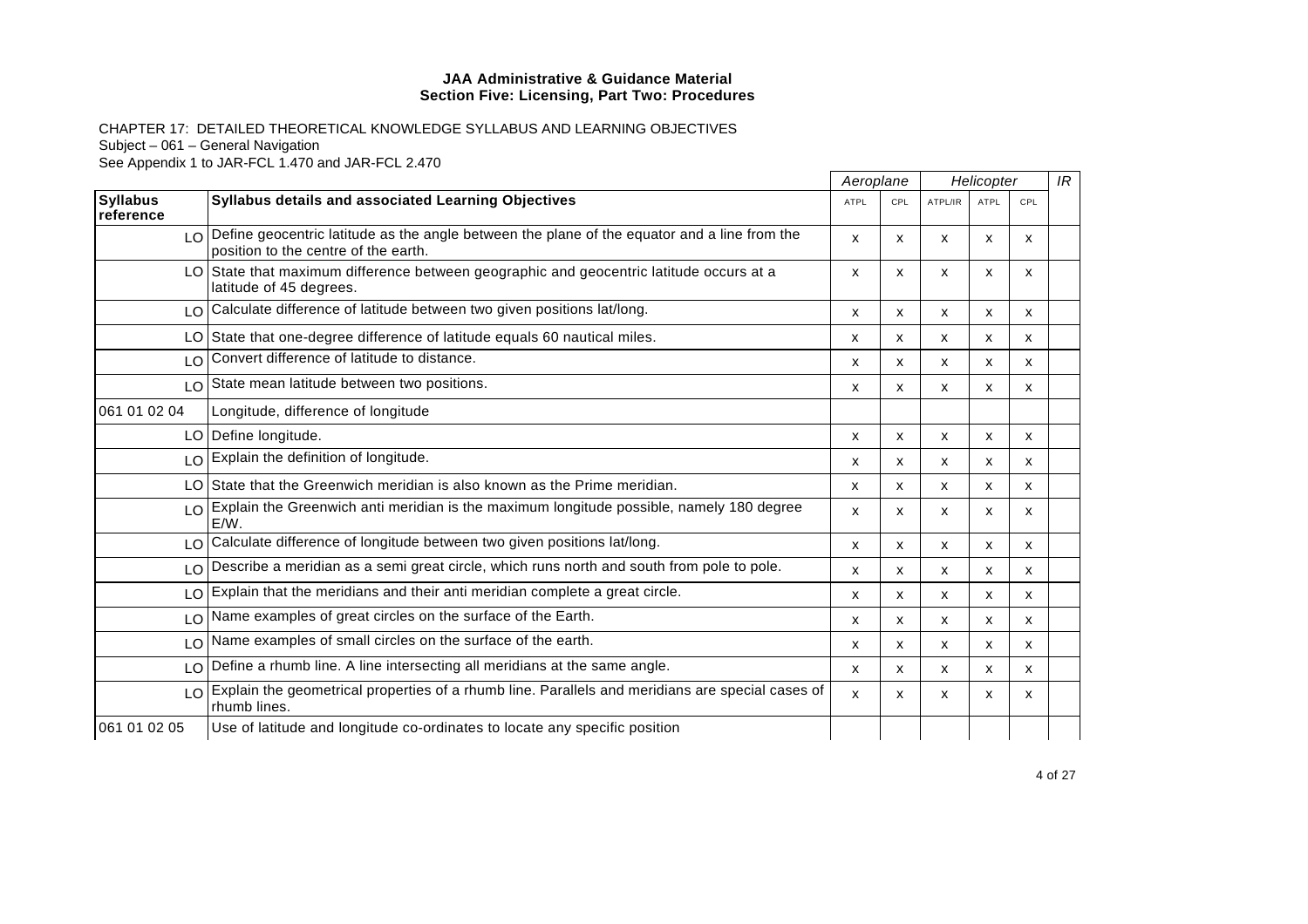|                              |                                                                                                                                                                                                                                                                                       | Aeroplane                 |              |         | Helicopter  |     | IR |
|------------------------------|---------------------------------------------------------------------------------------------------------------------------------------------------------------------------------------------------------------------------------------------------------------------------------------|---------------------------|--------------|---------|-------------|-----|----|
| <b>Syllabus</b><br>reference | <b>Syllabus details and associated Learning Objectives</b>                                                                                                                                                                                                                            | <b>ATPL</b>               | CPL          | ATPL/IR | <b>ATPL</b> | CPL |    |
|                              | LO Explain that along the equator a difference of longitude of one degree equals a distance of 60<br>NM.                                                                                                                                                                              | X                         | X            | X       | x           | x   |    |
|                              | LO Explain that because the meridians converge towards the poles the distance between<br>meridians will decrease with increase in latitude.                                                                                                                                           | $\boldsymbol{\mathsf{x}}$ | X            | X       | X           | X   |    |
|                              | LO Explain the connection between the cosine function and the calculation of earth distance.                                                                                                                                                                                          | $\boldsymbol{\mathsf{x}}$ | X            | X       | X           | X   |    |
|                              | LO State that earth distance along a parallel of latitude is also known as departure.                                                                                                                                                                                                 | x                         | x            | X       | x           | X   |    |
|                              | $\log$ Calculate the earth distance between two meridians along a parallel of latitude using the<br>following formula:<br>Distance = Difference of longitude $\times$ 60 $\times$ cos latitude.                                                                                       | X                         | x            | x       | x           | x   |    |
|                              | LO Given a position lat/long, distances travelled north/south in NM/km and distance travelled<br>east/west in NM/km along a parallel of latitude. Calculate new position.                                                                                                             | $\boldsymbol{\mathsf{x}}$ | x            | X       | x           | X   |    |
|                              | LO State that when flying great circle tracks between two positions on the same parallel of latitude,<br>the great circle will be on the polar side of the parallel of latitude. The formula to calculate the<br>maximum cross track distance between rhumb line and great circle is: | $\mathsf{x}$              | $\mathsf{x}$ | X       | X           | X   |    |
|                              | Cross track distance = conversion angle x distance<br>230                                                                                                                                                                                                                             |                           |              |         |             |     |    |
|                              | The distance is between the positions in question.                                                                                                                                                                                                                                    |                           |              |         |             |     |    |
|                              | LO Given two positions on same meridian (or one on the anti-meridian) calculate distance.                                                                                                                                                                                             | $\mathsf{x}$              | x            | X       | X           | X   |    |
| 061 01 03 00                 | Time and time conversions                                                                                                                                                                                                                                                             |                           |              |         |             |     |    |
| 061 01 03 01                 | Apparent time                                                                                                                                                                                                                                                                         | $\mathsf{x}$              | X            | X       | x           | x   |    |
|                              | LO Explain the meaning of the term twilight.                                                                                                                                                                                                                                          | $\mathsf{x}$              | x            | X       | x           | x   |    |
|                              | LO Define duration of evening civil twilight. The time from sunset to the time when the centre of<br>the sun is 6 degrees below the celestial horizon.                                                                                                                                | X                         | x            | X       | X           | X   |    |
|                              | $\log$ Define duration of morning civil twilight. The time from when the centre of the sun is 6 degrees<br>below the celestial horizon to the time of sunrise.                                                                                                                        | $\boldsymbol{\mathsf{x}}$ | x            | X       | X           | X   |    |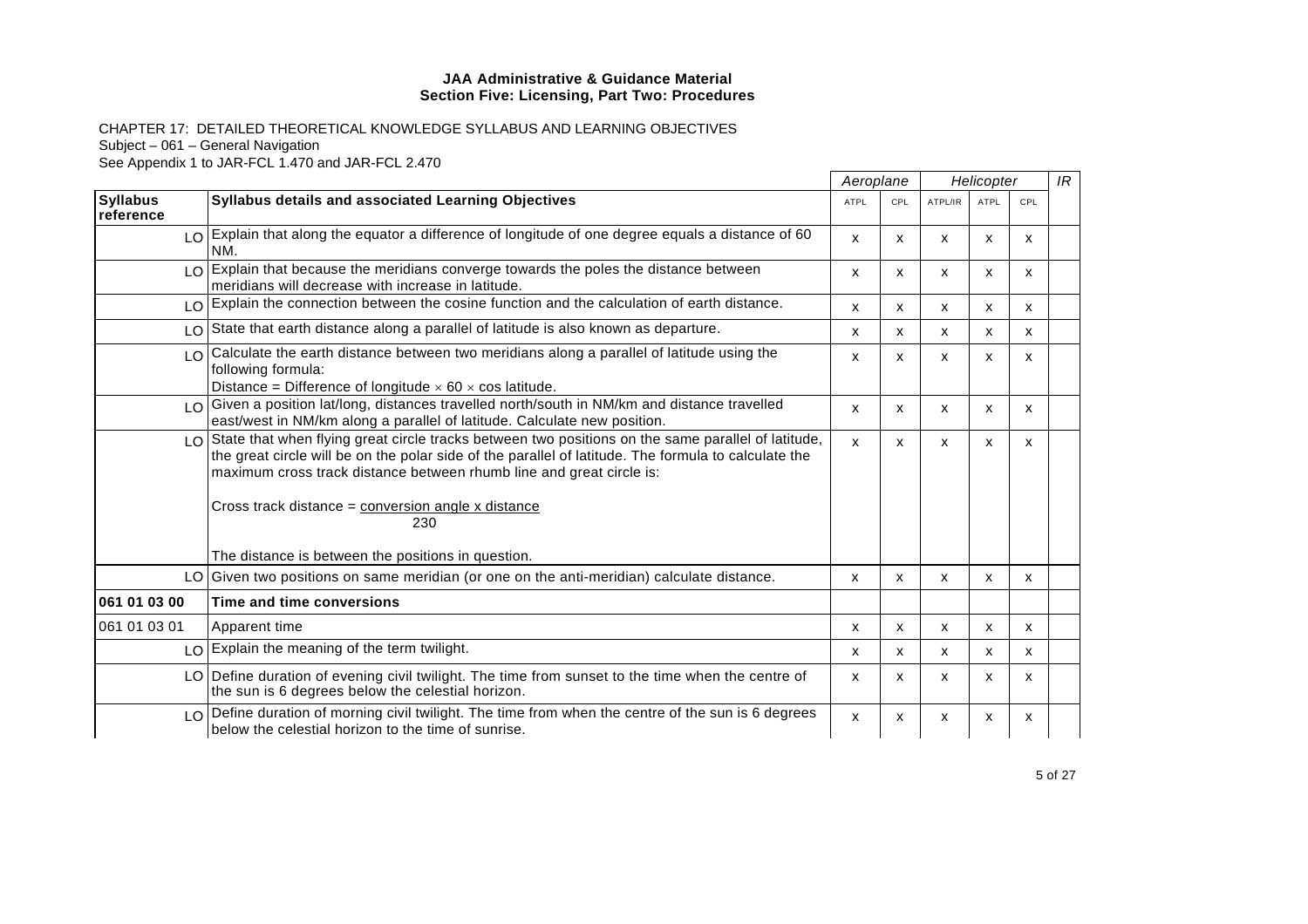|                              |                                                                                                                                                                                                                                                            | Aeroplane   |              | Helicopter |             |     | IR |
|------------------------------|------------------------------------------------------------------------------------------------------------------------------------------------------------------------------------------------------------------------------------------------------------|-------------|--------------|------------|-------------|-----|----|
| <b>Syllabus</b><br>reference | Syllabus details and associated Learning Objectives                                                                                                                                                                                                        | <b>ATPL</b> | CPL          | ATPL/IR    | <b>ATPL</b> | CPL |    |
|                              | LO State that the beginning of morning civil twilight and the end of evening civil twilight has been<br>tabulated in UTC with latitude and date as the entering argument. May be taken to be the LMT<br>for any other meridian.                            | X           | X            | X          | x           | x   |    |
|                              | LO Calculate examples of twilight in UTC and ST given a twilight table, latitude and longitude of<br>place in question and the date.                                                                                                                       | X           | x            | x          | x           | x   |    |
|                              | LO Determine the duration of civil twilight for morning and/or evening.                                                                                                                                                                                    | X           | X            | X          | x           | х   |    |
|                              | LO Explain the effect of declination and latitude on the duration of twilight. State that the longest<br>twilight on a specific place occurs at spring and autumn equinox. State that the duration of<br>twilight will increase with increase of latitude. | X           | X            | x          | х           | х   |    |
|                              | LO Explain the principles of zone time.                                                                                                                                                                                                                    | X           | X            | X          | x           | x   |    |
|                              | LO Explain that, because the earth rotates on it's axis from west to east, the celestial bodies<br>appear to revolve around the earth from east to west.                                                                                                   | х           | X            | x          | х           | х   |    |
|                              | LO Define and explain the term transit. Explain that transit means that a heavenly body crosses the<br>observer's meridian.                                                                                                                                | x           | X            | x          | X           | X   |    |
|                              | LO Explain that the time period a "day" is the elapsed time between two successive transits of a<br>heavenly body.                                                                                                                                         | X           | X            | x          | x           | x   |    |
|                              | LO Explain that the term sidereal day is time measured with reference to a fixed point on the<br>celestial sphere.                                                                                                                                         | X           | X            | x          | X           | X   |    |
|                              | $LO$ State that the sidereal day is of constant duration.                                                                                                                                                                                                  | X           | X            | x          | x           | x   |    |
|                              | LO State that, if the day is measured by the apparent passage of the sun the length of a day will<br>vary.                                                                                                                                                 | x           | $\mathsf{x}$ | x          | x           | X   |    |
|                              | $LO$ Explain the reason for the variation in the length of an apparent day, being a combination of<br>the variation in the earth orbital speed around the sun, and the inclination of the earth rotation<br>axis to the plane of the ecliptic.             | x           | X            | X          | x           | x   |    |
|                              | LO Illustrate that, since both the direction of rotation of the earth around its axis, and its orbital<br>rotation around the sun are the same, the earth must rotate through more than 360 degrees to<br>produce successive transits.                     | X           | X            | X          | x           | X   |    |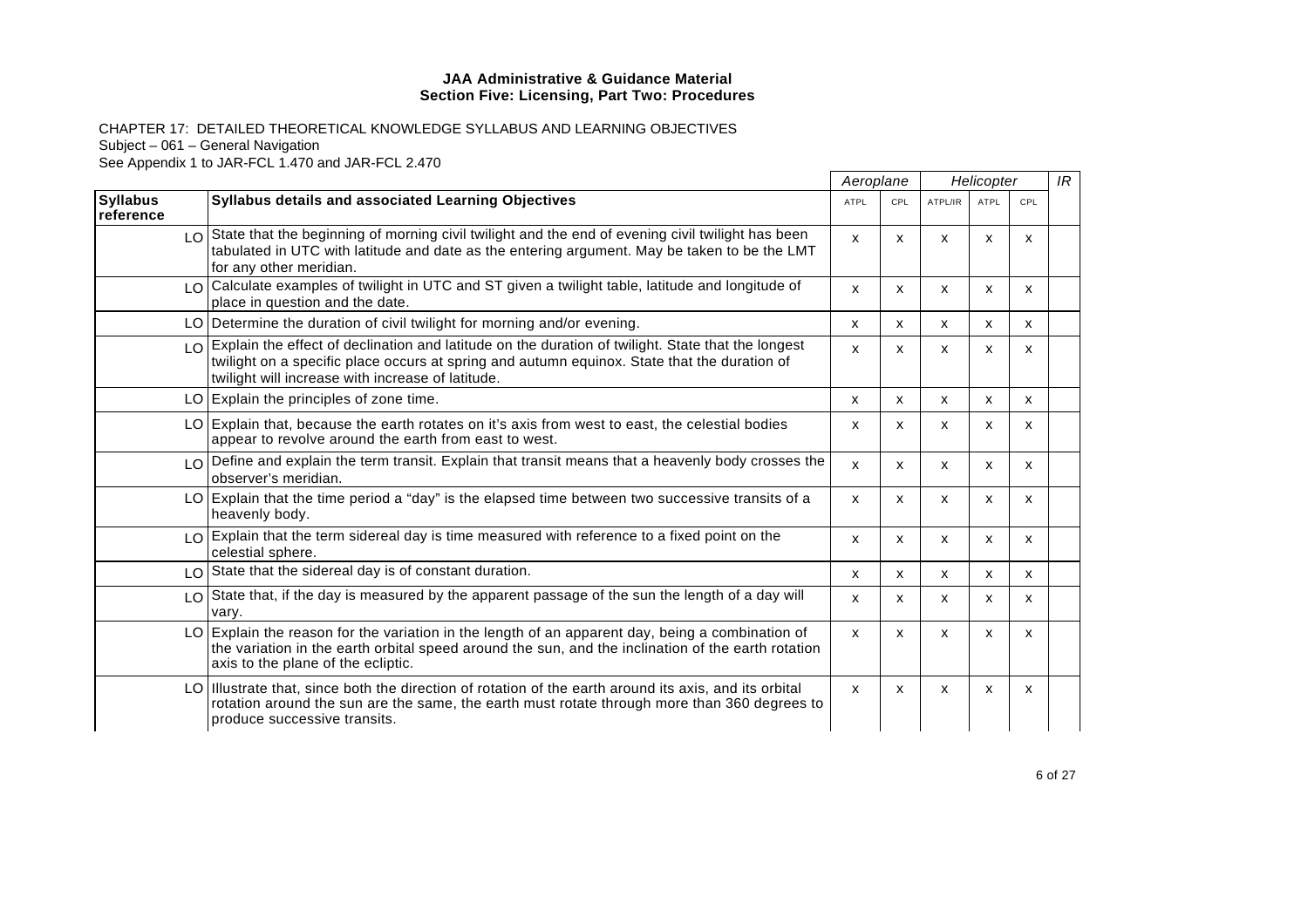|                              |                                                                                                                                                                                                                                                                     |                           | Aeroplane |              | Helicopter |              | IR |
|------------------------------|---------------------------------------------------------------------------------------------------------------------------------------------------------------------------------------------------------------------------------------------------------------------|---------------------------|-----------|--------------|------------|--------------|----|
| <b>Syllabus</b><br>reference | <b>Syllabus details and associated Learning Objectives</b>                                                                                                                                                                                                          | <b>ATPL</b>               | CPL       | ATPL/IR      | ATPL       | CPL          |    |
|                              | LO State that the period between two successive transits of the sun is called an apparent solar<br>day and that the time based on this is called apparent time.                                                                                                     | $\mathsf{x}$              | x         | X            | x          | x            |    |
|                              | $\lfloor 0 \rfloor$ State that the time of orbital revolution of the earth in one year around the sun is approximately<br>365 1/4 calendar days.                                                                                                                    | $\mathsf{x}$              | x         | X            | X          | X            |    |
|                              | LO State that in order to have a constant measurement of time, which will still have the solar day<br>as a basis, the average length of an apparent solar day is taken. This average day is called the<br>mean solar day. It is divided into 24 hours of mean time. | $\mathsf{x}$              | x         | X            | X          | X            |    |
|                              | LO State that the mean sun is orbiting along the plane of the equator at a rate that provides a<br>uniform measure of time.                                                                                                                                         | X                         | x         | X            | x          | x            |    |
|                              | LO State that the time between two successive transits of the mean sun over a meridian is<br>constant.                                                                                                                                                              | $\boldsymbol{\mathsf{x}}$ | x         | X            | X          | $\mathsf{x}$ |    |
|                              | LO Explain that the difference between apparent time and mean time is defined as the "equation of<br>time".                                                                                                                                                         | $\mathsf{x}$              | x         | X            | X          | X            |    |
|                              | LO State that the calendar year is 365 days and every 4th year a leap year with 366 days and 3<br>leap years are suppressed every 4 centuries.                                                                                                                      | X                         | X         | X            | X          | X            |    |
| LO.                          | State that the length of a year = $365 + \frac{1}{2} - \frac{1}{2} + \frac{1}{2}$<br>davs<br>100<br>3000<br>400                                                                                                                                                     | $\boldsymbol{\mathsf{x}}$ | X         | X            | X          | $\mathsf{x}$ |    |
|                              | $\log$ State that time can also be measured in arc since, in one day of mean solar time, the mean sun<br>is imagined to travel in a complete circle round the earth, a motion of 360 degrees in 24 hours.                                                           | $\mathsf{x}$              | X         | X            | x          | x            |    |
|                              | LO Illustrate the relationship between time and arc along the equator.                                                                                                                                                                                              | $\mathsf{x}$              | x         | $\mathsf{x}$ | X          | X            |    |
|                              | LO Deduce conversion values for arc to time and visa-versa.                                                                                                                                                                                                         | $\boldsymbol{\mathsf{x}}$ | x         | X            | X          | x            |    |
| 061 01 03 02                 | <b>UTC</b>                                                                                                                                                                                                                                                          |                           |           |              |            |              |    |
|                              | LO State that the Greenwich meridian is selected as standard meridian, and that LMT at the<br>Greenwich meridian is equal to Greenwich mean time (GMT).                                                                                                             | $\boldsymbol{\mathsf{x}}$ | x         | X            | X          | X            |    |
|                              | LO State that UTC is more accurately calculated than GMT but in practice is the same as GMT.                                                                                                                                                                        | $\boldsymbol{\mathsf{x}}$ | x         | x            | x          | x            |    |
|                              | LO State that UTC is regulated against international atomic time (IAT).                                                                                                                                                                                             | x                         | x         | х            | x          | х            |    |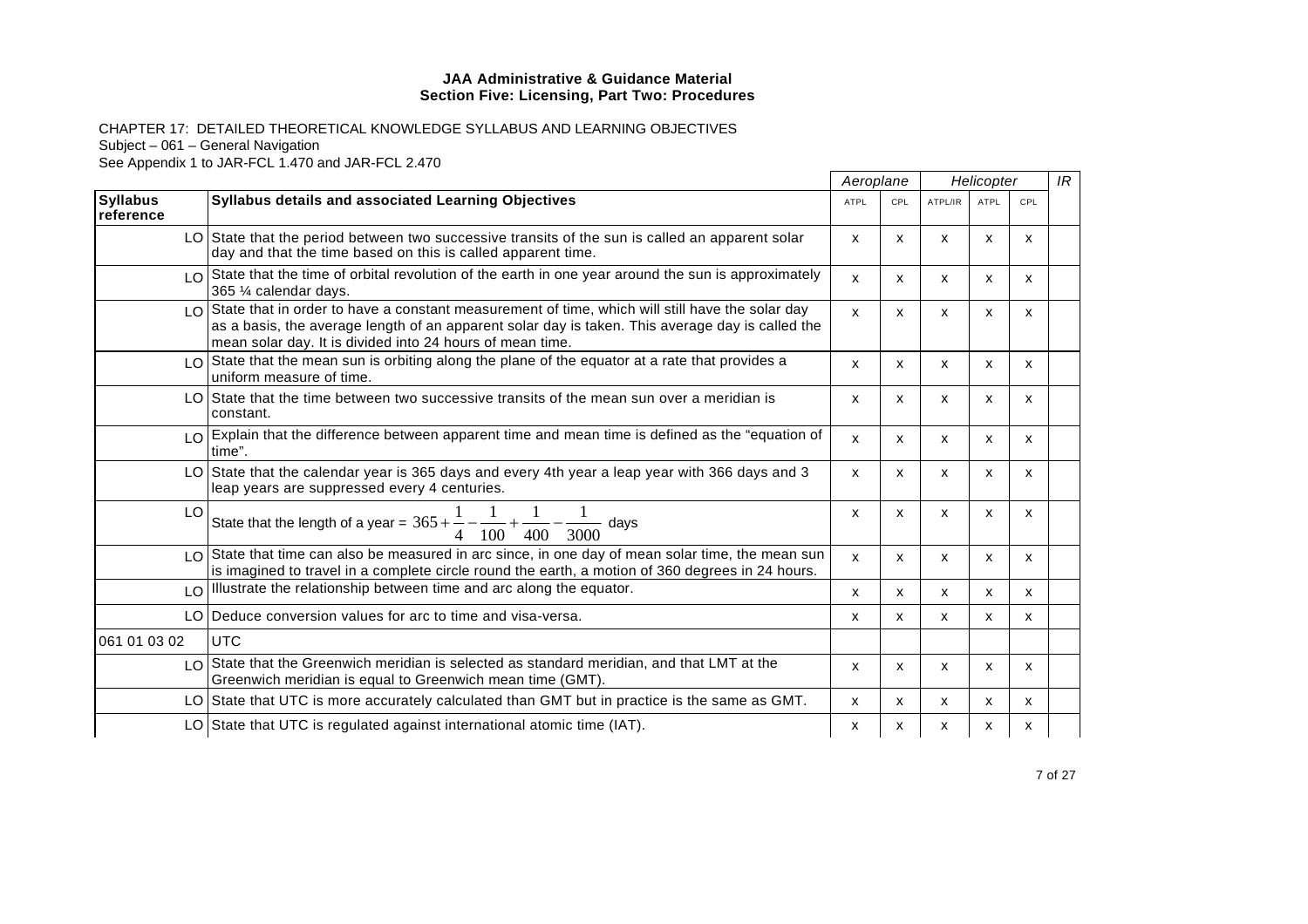|                               |                                                                                                                                                                                  |             | Aeroplane                 |         | Helicopter  |     |  |
|-------------------------------|----------------------------------------------------------------------------------------------------------------------------------------------------------------------------------|-------------|---------------------------|---------|-------------|-----|--|
| <b>Syllabus</b><br>reference  | <b>Syllabus details and associated Learning Objectives</b>                                                                                                                       | <b>ATPL</b> | CPL                       | ATPL/IR | <b>ATPL</b> | CPL |  |
|                               | LO State that the conversion factor between LMT and UTC is Arc (Change of longitude) converted<br>to time.                                                                       | X           | x                         | x       | X           | х   |  |
| $\overline{O}$                | Convert arc to time.                                                                                                                                                             | x           | $\boldsymbol{\mathsf{x}}$ | x       | X           | X   |  |
| $\overline{10}$               | Convert time to arc.                                                                                                                                                             | x           | x                         | x       | X           | X   |  |
|                               | LO Convert between UTC and LMT.                                                                                                                                                  | X           | X                         | X       | X           | X   |  |
| 061 01 03 03                  | LMT                                                                                                                                                                              |             |                           |         |             |     |  |
|                               | $\log$ State that the beginning of the local mean day at any location is when the mean sun is in transit<br>with the anti meridian. This is known as midnight or 0000 hours LMT. | X           | x                         | x       | X           | X   |  |
| $\overline{10}$               | State that when the mean sun is in transit with the location's meridian it is noon or 1200 hours<br>LMT.                                                                         | X           | $\mathsf{x}$              | x       | X           | X   |  |
|                               | LO State that the LMT at locations at different longitudes vary by an amount corresponding to the<br>change in longitude.                                                        |             |                           |         |             |     |  |
| 061 01 03 04                  | Standard times                                                                                                                                                                   |             |                           |         |             |     |  |
|                               | $\log$ State that standard time is the time used by a particular country (or part of country) determined<br>by the government of that particular country.                        | X           | X                         | X       | X           | X   |  |
| LO                            | State that some countries use summer time (daylight saving time)                                                                                                                 | x           | X                         | X       | X           | X   |  |
| $\overline{1}$ $\overline{0}$ | State that conversion from UTC to standard time and visa versa is usually done using extracts from<br>the air almanac published in appropriate documents.                        | X           | $\boldsymbol{\mathsf{x}}$ | x       | x           | x   |  |
|                               | LO Given appropriate documents convert from UTC to ST of a specific country and from ST of a<br>specific country to UTC.                                                         | X           | $\boldsymbol{\mathsf{x}}$ | x       | X           | х   |  |
| 061 01 03 05                  | Dateline                                                                                                                                                                         |             |                           |         |             |     |  |
|                               | LO Explain the effect on the LMT when approaching the 180 degrees meridian line from either side.                                                                                | x           | $\boldsymbol{\mathsf{x}}$ | х       | x           | x   |  |
| $\overline{10}$               | State that the dateline does not follow exactly the 180° E/W meridian                                                                                                            | x           | x                         | x       | x           | x   |  |
| LO                            | Explain that when crossing the anti meridian of Greenwich, one day is lost or gained depending on<br>direction of travel.                                                        | X           | x                         | x       | x           | х   |  |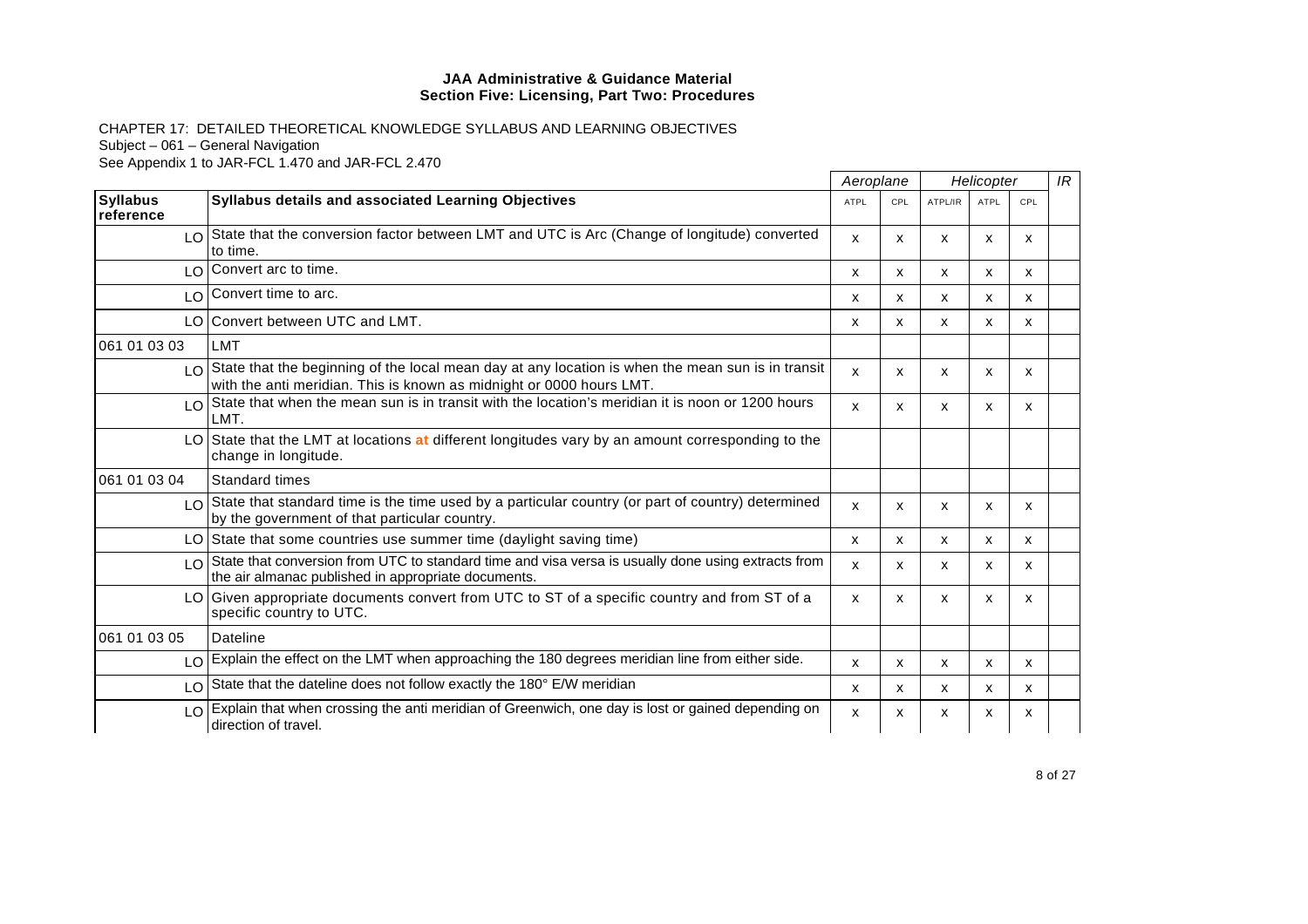|                               |                                                                                                                                                                                                                                | Aeroplane   |              | Helicopter |              |                           | IR |
|-------------------------------|--------------------------------------------------------------------------------------------------------------------------------------------------------------------------------------------------------------------------------|-------------|--------------|------------|--------------|---------------------------|----|
| <b>Syllabus</b><br>reference  | <b>Syllabus details and associated Learning Objectives</b>                                                                                                                                                                     | <b>ATPL</b> | CPL          | ATPL/IR    | <b>ATPL</b>  | CPL                       |    |
|                               | I O State that the date line is the actual place where the change is made and, although mainly at the<br>180 degree meridian, there are some slight divergences in order to avoid countries being divided<br>by the date line. | X           | x            | X          | X            | X                         |    |
|                               | LO State that when calculating times, the date line is automatically taken into account by doing all<br>conversions via UTC.                                                                                                   | X           | X            | X          | X            | X                         |    |
|                               | LO Calculate conversions of LMT and GMT/UTC and ST for cases involving the international date<br>line.                                                                                                                         | x           | X            | X          | X            | X                         |    |
| 061 01 03 06                  | Determination of sunrise, sunset and civil twilight                                                                                                                                                                            |             |              |            |              |                           |    |
|                               | LO State that SR or SS is when the sun's upper edge is at the observer's horizon. State how<br>atmospheric refraction affects this apparent sighting.                                                                          | X           | X            | x          | $\mathsf{x}$ | $\mathsf{x}$              |    |
|                               | <sub>10</sub> Explain that SR and SS occurs at different times on the same meridian depending on the<br>latitude for a given day.                                                                                              | X           | x            | x          | x            | X                         |    |
|                               | LO Explain that SR will occur earlier and SS occurs later with increase in altitude.                                                                                                                                           | x           | $\mathsf{x}$ | X          | $\mathsf{x}$ | X                         |    |
|                               | LO State that the times for SR and SS given in the air almanac are calculated for the Greenwich<br>meridian.                                                                                                                   | X           | X            | X          | X            | X                         |    |
|                               | LO Explain that at the spring and autumn equinox SR and SS occurs approximately at the same<br>time at all latitudes.                                                                                                          | X           | X            | x          | X            | X                         |    |
|                               | $\log$ State that, except in high latitudes, the times of SR and SS at any place changes only a little<br>each day. So for all places of the same latitude, SR or SS will occur at approximately the same<br>LMT.              | x           | X            | X          | X            | $\boldsymbol{\mathsf{x}}$ |    |
| $\overline{1}$ $\overline{0}$ | State that the reason for the variation of the duration of daylight and night throughout the year<br>is the inclination of the earth rotation axis to the ecliptic.                                                            | x           | X            | x          | X            | X                         |    |
|                               | LO State that SR and SS times are tabulated against specified dates and latitudes.                                                                                                                                             | X           | X            | X          | X            | X                         |    |
| LO                            | State that at equator SR is always close to 0600 LMT and SS close to 1800 LMT (within 15<br>minutes).                                                                                                                          | X           | X            | x          | X            | X                         |    |
|                               | LO Calculate examples of SR and SS at mean sea level in LMT, ST or UTC, given SR and SS<br>tables, latitudes and longitude of the place in question and the date.                                                              | x           | X            | X          | x            | X                         |    |
|                               | $\log$ Given sunrise or sunset time in UTC or ST for a given position, calculate sunrise or sunset for<br>another position on the same latitude in UTC or ST.                                                                  | x           | X            | х          | X            | x                         |    |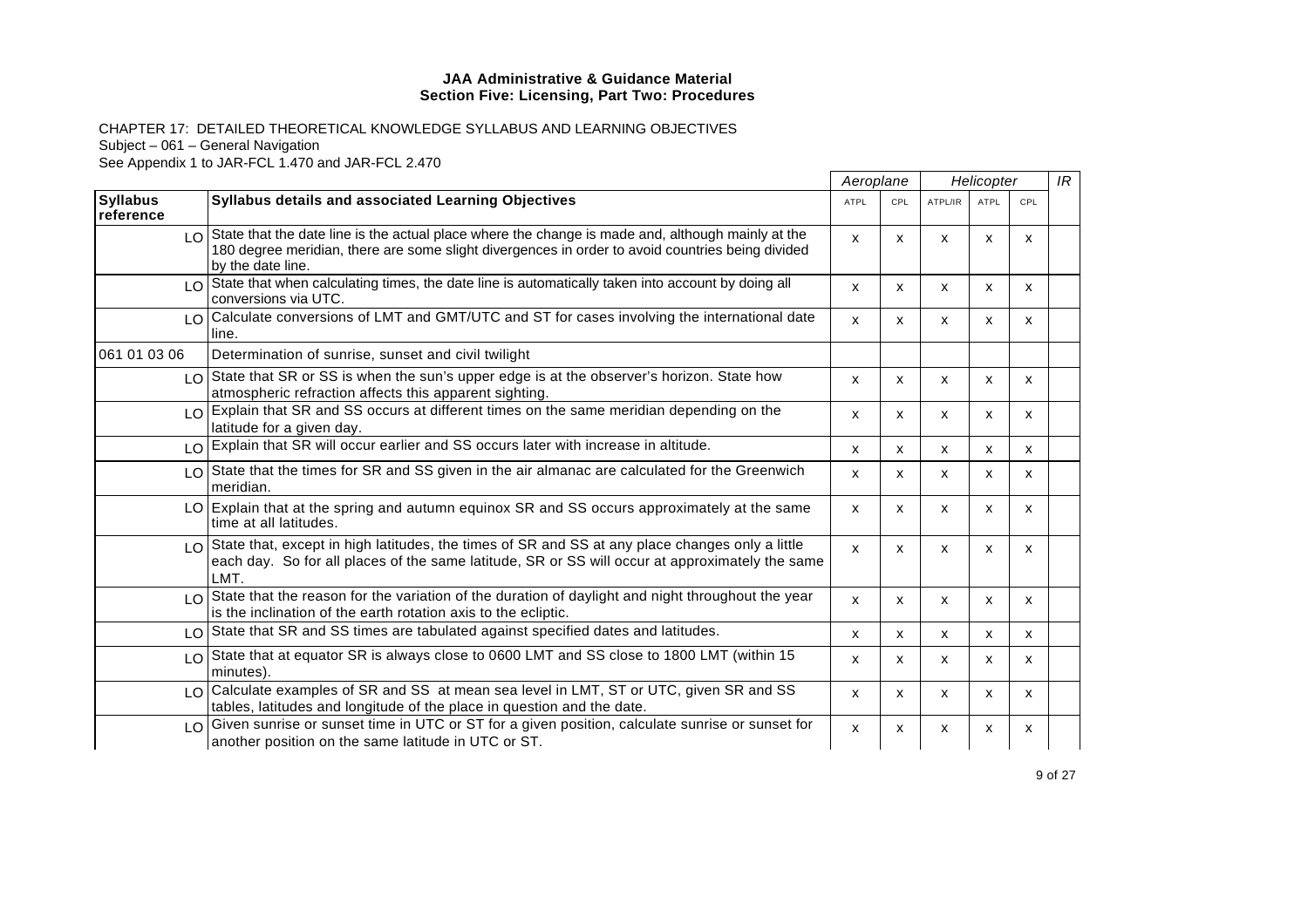|                              |                                                                                                                                                                                                                                                                                             | Aeroplane                 |     | Helicopter |             |     | IR |
|------------------------------|---------------------------------------------------------------------------------------------------------------------------------------------------------------------------------------------------------------------------------------------------------------------------------------------|---------------------------|-----|------------|-------------|-----|----|
| <b>Syllabus</b><br>reference | Syllabus details and associated Learning Objectives                                                                                                                                                                                                                                         | <b>ATPL</b>               | CPL | ATPL/IR    | <b>ATPL</b> | CPL |    |
| 061 01 04 00                 | <b>Directions</b>                                                                                                                                                                                                                                                                           |                           |     |            |             |     |    |
| 061 01 04 01                 | True north, magnetic north, compass north and grid north                                                                                                                                                                                                                                    |                           |     |            |             |     |    |
|                              | LO State that all meridians run in north-south direction and the true north direction is along any<br>meridian towards the geographic north pole.                                                                                                                                           | $\mathsf{x}$              | x   | X          | x           | X   |    |
|                              | LO State that true directions are measured clockwise as an angle in degrees from true north (TN).                                                                                                                                                                                           | X                         | X   | X          | X           | X   |    |
| 061 01 04 02                 | Terrestrial magnetism: inclination and variation                                                                                                                                                                                                                                            |                           |     |            |             |     |    |
|                              | $\log$ State that a freely suspended compass needle will turn to the direction of the local magnetic<br>field. The horizontal component of this field is the direction of magnetic north (MN).                                                                                              | $\mathsf{x}$              | x   | X          | x           | X   |    |
|                              | $LO$ State that the magnetic variation varies as a function of time due to the movement of the<br>northern magnetic pole rotating around the geographic north pole. One complete rotation is<br>completed in approximately 1000 years.                                                      | X                         | X   | X          | x           | X   |    |
|                              | $\log$ Define magnetic dip or inclination. The angle between the horizontal and the total component of<br>the magnetic field.                                                                                                                                                               | $\boldsymbol{\mathsf{x}}$ | x   | x          | x           | x   |    |
|                              | $LO$ State that the angle of inclination at the magnetic poles is 90 degrees.                                                                                                                                                                                                               | X                         | X   | X          | x           | x   |    |
|                              | LO Explain that the accuracy of the compass depends on the strength of the horizontal<br>component of the earth's magnetic field                                                                                                                                                            | X                         | X   | X          | x           | x   |    |
|                              | LO State that, in the polar areas, the horizontal component of the earth's magnetic field is too<br>weak to permit the use of a magnetic compass.                                                                                                                                           | $\mathsf{x}$              | x   | X          | x           | X   |    |
| 061 01 04 03                 | <b>Compass deviation</b>                                                                                                                                                                                                                                                                    |                           |     |            |             |     |    |
|                              | LO State that, in a direct reading compass, the magnetic element will align along a magnetic field.<br>This is compass north (CN). The field is a resultant of the earth's magnetic field, the magnetic<br>field of the aeroplane and the effects of attitude and movement of the aircraft. | $\mathsf{x}$              | X   | X          | X           | X   |    |
|                              | LO State that the effect of the aircraft magnetism on the compass changes with different<br>headings, as well as different latitudes.                                                                                                                                                       | X                         | X   | X          | X           | X   |    |
|                              | LO State that the angle between magnetic north and compass north is called deviation (DEV) and<br>is given in degrees east $(+)$ or $E$ ) or west $(-$ or W) of magnetic north.                                                                                                             | $\mathsf{x}$              | x   | x          | X           | x   |    |
|                              | LO Convert between compass, magnetic and true directions.                                                                                                                                                                                                                                   | x                         | x   | х          | x           | x   |    |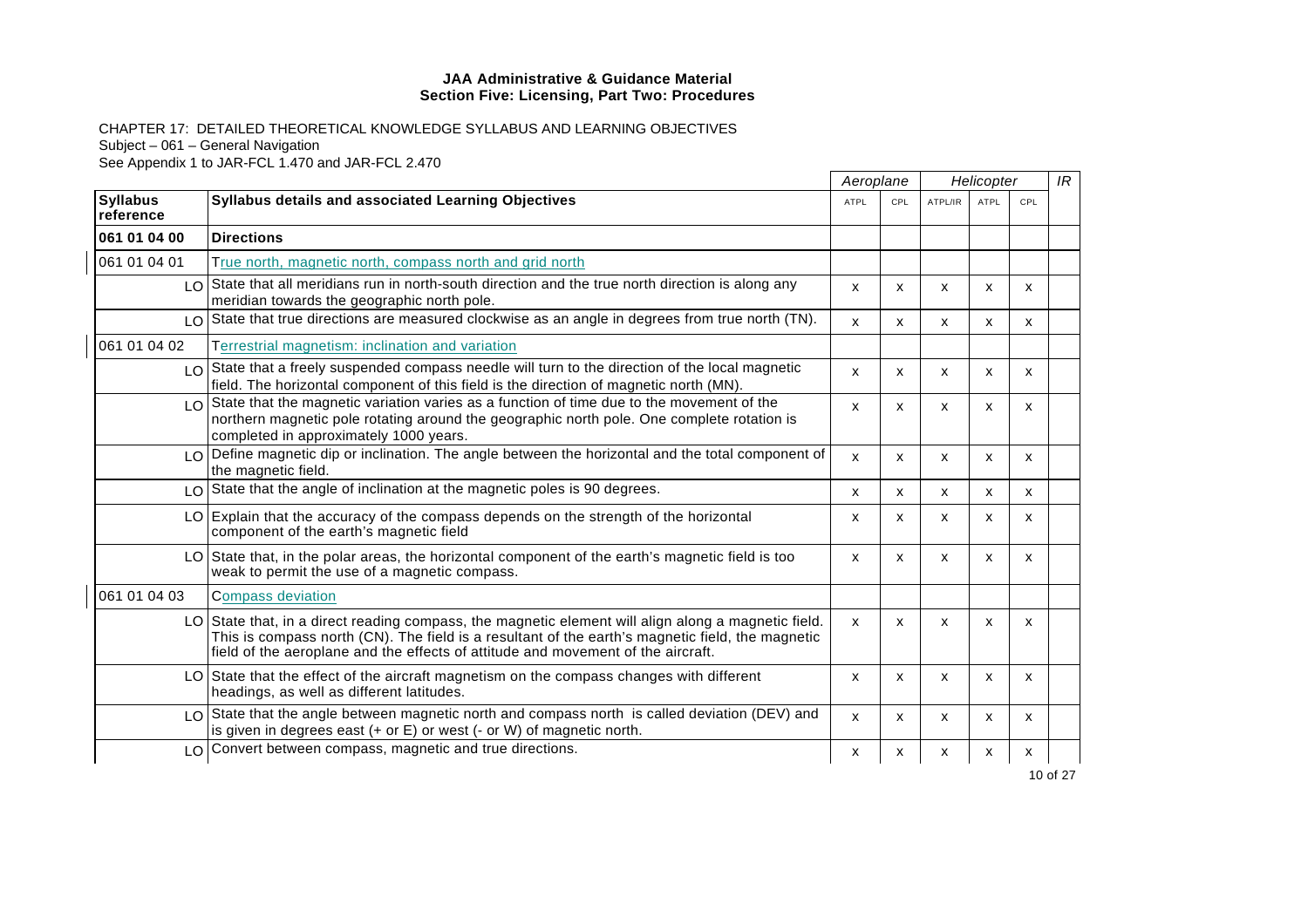CHAPTER 17: DETAILED THEORETICAL KNOWLEDGE SYLLABUS AND LEARNING OBJECTIVES Subject – 061 – General Navigation See Appendix 1 to JAR-FCL 1.470 and JAR-FCL 2.470

|                              |                                                                                                                                                                                   | Aeroplane    |              | Helicopter |             |              | IR |
|------------------------------|-----------------------------------------------------------------------------------------------------------------------------------------------------------------------------------|--------------|--------------|------------|-------------|--------------|----|
| <b>Syllabus</b><br>reference | <b>Syllabus details and associated Learning Objectives</b>                                                                                                                        | <b>ATPL</b>  | CPL          | ATPL/IR    | <b>ATPL</b> | CPL          |    |
| 061 01 04 04                 | Isogonals, relationship between true and magnetic                                                                                                                                 | x            | X            | X          | x           | x            |    |
|                              | LO State that the angle between the true north and magnetic north is called variation (VAR) being<br>measured in degrees east $(+)$ or $E$ ) or west $(-$ or W) of true north.    | x            | x            | x          | X           | x            |    |
|                              | LO Define an isogonal line. A line joining positions of equal variation.                                                                                                          | $\mathsf{x}$ | X            | x          | X           | X            |    |
| 061 01 04 05                 | Gridlines, isogrives                                                                                                                                                              |              |              |            |             |              |    |
|                              | $LO$ Explain the purpose of a Grid north (GN) based on a suitable meridian on a polar<br>stereographic chart. (reference or datum meridian).                                      | $\mathsf{x}$ | X            | X          | X           | x            |    |
|                              | LO Explain that the gridlines or the grid meridians are drawn on the chart parallel to the reference<br>meridian.                                                                 | $\mathsf{x}$ | X            | X          | x           | x            |    |
|                              | LO State that the angle between the grid north (GN) and true north (TN) is called grid convergence<br>being measured in degrees east (+ or E) or west (- or W) of grid north.     | x            | x            | X          | x           | x            |    |
|                              | LO State that the angle between the grid north (GN) and magnetic north (MN) is called grivation<br>(griv) being measured in degrees east (+ or E) or west (- or W) of grid north. | X            | x            | X          | x           | x            |    |
|                              | LO State that a line joining points, which have the same grivation is called an isogriv.                                                                                          | $\mathsf{x}$ | $\mathsf{x}$ | X          | X           | $\mathsf{x}$ |    |
|                              | LO convert between compass, magnetic, true and grid directions.                                                                                                                   | X            | X            | X          | X           | x            |    |
| 061 01 05 00                 | <b>Distance</b>                                                                                                                                                                   |              |              |            |             |              |    |
| 061 01 05 01                 | Units of distance and height used in navigation: nautical miles, statute miles, kilometres,<br>metres, and feet                                                                   | X            | x            | x          | X           | X            |    |
|                              | LO Define the nautical mile. A distance being equal to 1,852 km.                                                                                                                  | X            | X            | X          | X           | X            |    |
|                              | LO In map/charts distance between two positions is measured along a meridian at mean latitude,<br>where one minute of latitude presents 1 NM.                                     | X            | x            | x          | x           | x            |    |
|                              | LO State that when dealing with heights and altitudes the unit used is metres or feet subject to the<br>choice of individual states.                                              | $\mathsf{x}$ | x            | X          | x           | x            |    |
| 061 01 05 02                 | Conversion from one unit to another                                                                                                                                               |              |              |            |             |              |    |
|                              | LO Convert between the following units: nautical miles (NM), statute miles (SM), kilometres (km),<br>metres (m) and feet (ft).                                                    | X            | x            | X          | x           | X            |    |

**Supprimé :** yards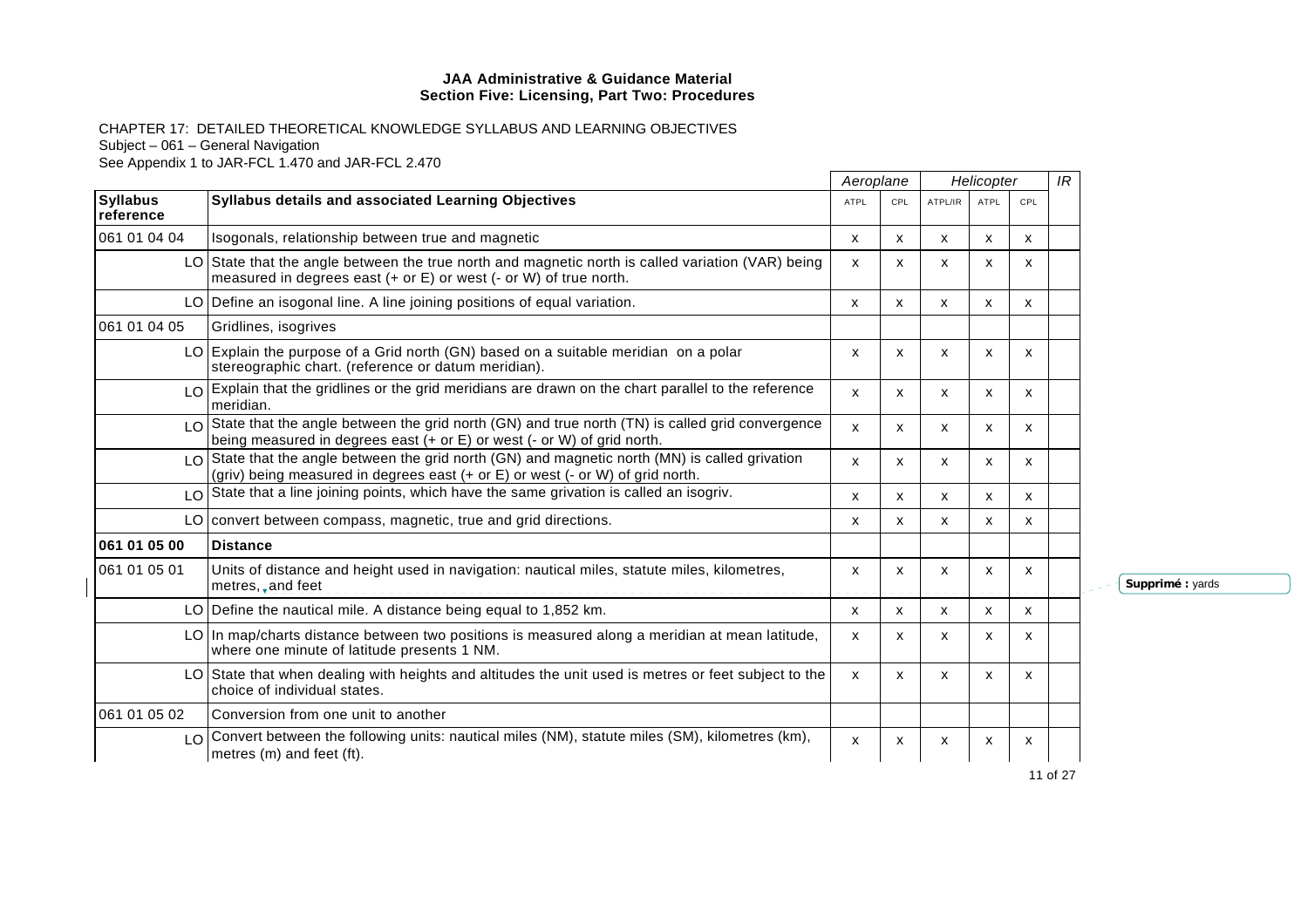|                              |                                                                                                                                                                                                            |                           | Aeroplane |                           | Helicopter  |     | IR |
|------------------------------|------------------------------------------------------------------------------------------------------------------------------------------------------------------------------------------------------------|---------------------------|-----------|---------------------------|-------------|-----|----|
| <b>Syllabus</b><br>reference | <b>Syllabus details and associated Learning Objectives</b>                                                                                                                                                 | <b>ATPL</b>               | CPL       | ATPL/IR                   | <b>ATPL</b> | CPL |    |
| 061 01 05 03                 | Relationship between nautical miles and minutes of latitude and minutes of longitude                                                                                                                       |                           |           |                           |             |     |    |
|                              | LO State that horizontal distances are calculated in metres, kilometres and nautical miles.                                                                                                                | $\mathsf{x}$              | X         | X                         | X           | x   |    |
| LOI                          | Given two positions on the same latitude calculate distance along the parallel in NM or km,<br>using the formula for departure:<br>Distance $(NM)$ = difference of longitude in arc minutes x cos latitude | x                         | x         | X                         | X           | x   |    |
|                              | LO Given two positions or latitude/longitude difference, calculate the distance                                                                                                                            | x                         | X         | X                         | x           | X   |    |
|                              | LO Given two positions on the same latitude and distance between the two positions in km or NM,<br>calculate difference of longitude between the two positions.                                            | $\boldsymbol{\mathsf{x}}$ | x         | $\boldsymbol{\mathsf{x}}$ | x           | x   |    |
|                              | LO Flying a rhumb line true track of 090, 180, 270 and 360 degrees given an initial geographical<br>position, flight time and ground speed, calculate new geographic position.                             | $\mathsf{x}$              | x         | X                         | X           | X   |    |
| 061 02 00 00                 | <b>MAGNETISM AND COMPASSES</b>                                                                                                                                                                             |                           |           |                           |             |     |    |
| 061 02 01 00                 | <b>General Principles</b>                                                                                                                                                                                  |                           |           |                           |             |     |    |
| 061 02 01 01                 | Terrestrial magnetism                                                                                                                                                                                      |                           |           |                           |             |     |    |
|                              | LO Describe in simple terms why a compass needle can be used to indicate magnetic direction on<br>the earth.                                                                                               | $\mathsf{x}$              | x         | X                         | X           | X   |    |
|                              | $\log$ State the properties of a magnet (poles and magnetic field).                                                                                                                                        | x                         | x         | x                         | x           | x   |    |
|                              | LO Illustrate the approximate location of the magnetic north and south poles.                                                                                                                              | x                         | x         | х                         | x           | x   |    |
| 061 02 01 02                 | Resolution of the earth's total magnetic force into vertical and horizontal components                                                                                                                     |                           |           |                           |             |     |    |
|                              | LO Resolution of the earth's total magnetic force (intensity) into vertical and horizontal<br>components.                                                                                                  | $\boldsymbol{\mathsf{x}}$ | x         | X                         | X           | X   |    |
|                              | $LO$ State the relationship between the vertical (Z) and horizontal (H) components of the earth's<br>magnetic field and the total magnetic force (T).                                                      | x                         | X         | X                         | X           | X   |    |
| 061 02 01 03                 | The effects of change of latitude on the vertical and horizontal components                                                                                                                                |                           |           |                           |             |     |    |
|                              | LO Explain how H and Z are affected by a change of latitude.                                                                                                                                               | $\boldsymbol{\mathsf{x}}$ | X         | X                         | X           | X   |    |
| 061 02 01 04                 | Variation                                                                                                                                                                                                  |                           |           |                           |             |     |    |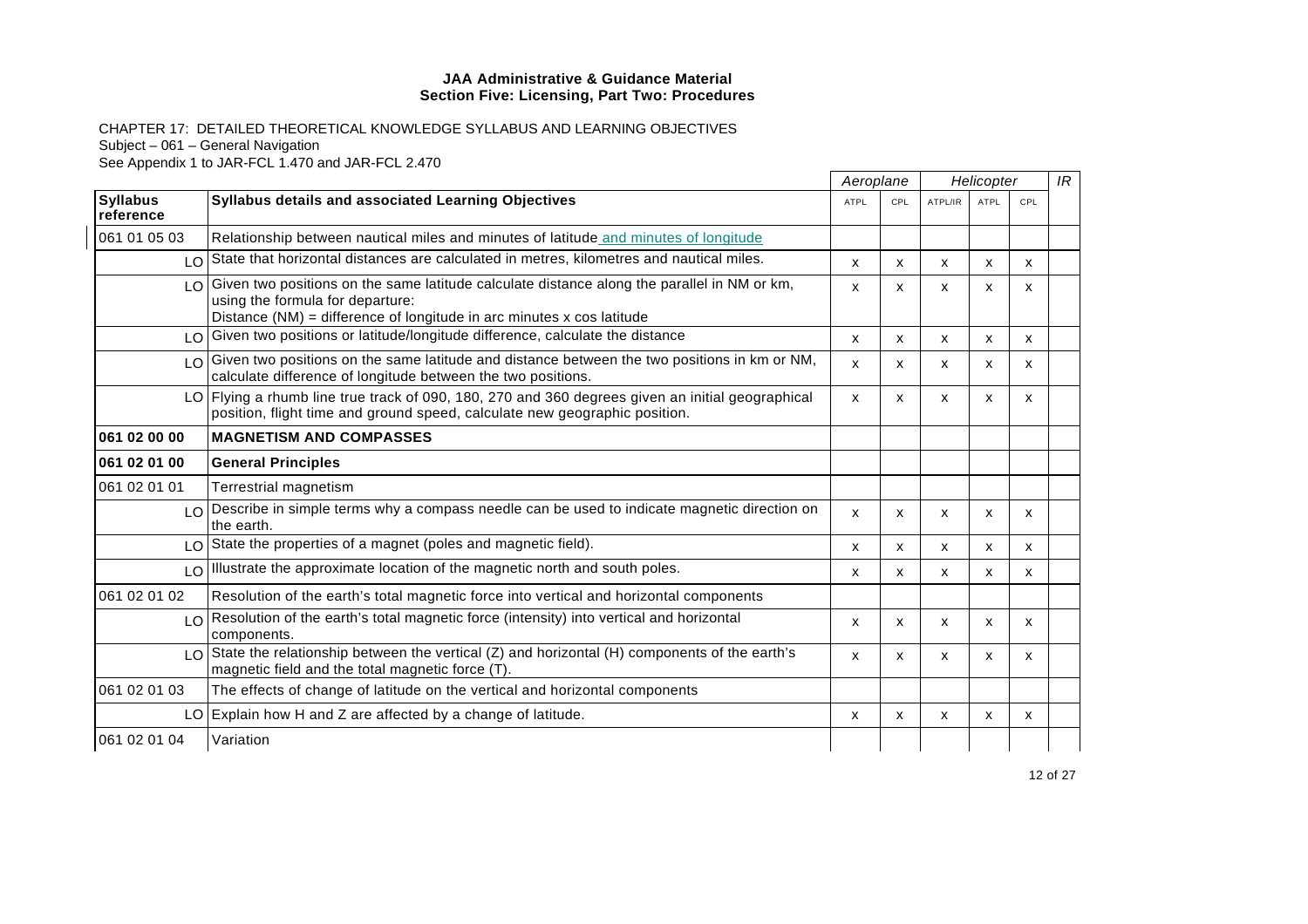CHAPTER 17: DETAILED THEORETICAL KNOWLEDGE SYLLABUS AND LEARNING OBJECTIVES Subject – 061 – General Navigation See Appendix 1 to JAR-FCL 1.470 and JAR-FCL 2.470

|                               |                                                                                                                                                  | Aeroplane   |     |         | Helicopter  |     | IR |     |
|-------------------------------|--------------------------------------------------------------------------------------------------------------------------------------------------|-------------|-----|---------|-------------|-----|----|-----|
| <b>Syllabus</b><br>reference  | Syllabus details and associated Learning Objectives                                                                                              | <b>ATPL</b> | CPL | ATPL/IR | <b>ATPL</b> | CPL |    |     |
| $\overline{10}$               | Explain that variation changes with location on the earth and with time.                                                                         | X           | X   | x       | X           | х   |    |     |
| 061 02 02 00                  | Aircraft magnetism                                                                                                                               |             |     |         |             |     |    |     |
| 061 02 02 01                  | Hard iron and, soft iron                                                                                                                         |             |     |         |             |     |    | Sup |
| $\overline{1}$ $\overline{O}$ | Define hard iron magnetism. Magnetism in iron material permanent of nature from the aircraft<br>construction.                                    | X           | X   | x       | x           | X   |    |     |
| $\overline{10}$               | Define soft iron magnetism. Magnetism in iron material non permanent of nature, created by the<br>magnetic fields from the aircraft electronics. | X           | X   | x       | x           | x   |    |     |
|                               | LO Explain how magnetism in the aircraft structure and instruments produces compass deviation.                                                   | x           | X   | x       | X           | X   |    |     |
| LO                            | State that the deviation value is kept to a minimum by compass swinging.                                                                         | x           | X   | x       | X           | X   |    |     |
| 061 02 02 02                  | The resulting magnetic fields                                                                                                                    |             |     |         |             |     |    |     |
| LO.                           | State that an electrical current creates a magnetic field, and a magnetic field may create electrical<br>currents.                               | X           | X   | x       | X           | x   |    |     |
| 061 02 02 03                  | Change of deviation with change of latitude and with change in the aircraft's heading                                                            |             |     |         |             |     |    |     |
| LO.                           | State that the effect of the aircraft magnetism on the compass changes with different headings,<br>as well as different latitudes.               | X           | X   | x       | X           | X   |    |     |
| LO.                           | Calculate magnetic heading, compass heading or deviation given a deviation table for a direct<br>reading compass.                                | x           | X   | x       | x           | x   |    |     |
| 061 02 02 04                  | Keeping magnetic materials clear of the compass                                                                                                  |             |     |         |             |     |    |     |
|                               | LO Explain that magnetic materials must be kept clear of the compass, in order not to disturb the<br>compass indication.                         | X           | X   | X       | X           | x   |    |     |
| 061 02 03 00                  | Knowledge of the principles of the direct reading (standby) compass                                                                              |             |     |         |             |     |    |     |
| 061 02 03 01                  | The use of this compass                                                                                                                          |             |     |         |             |     |    |     |
| LO                            | Direct reading compass (DRC):                                                                                                                    | x           | X   | X       | X           | x   |    |     |
| $\overline{1}$ $\overline{O}$ | Interpret the indications on a DRC, given an indication on the compass, deviation or deviation table and<br>variation.                           | X           | x   | х       | х           | х   |    |     |

**Supprimé :** vertical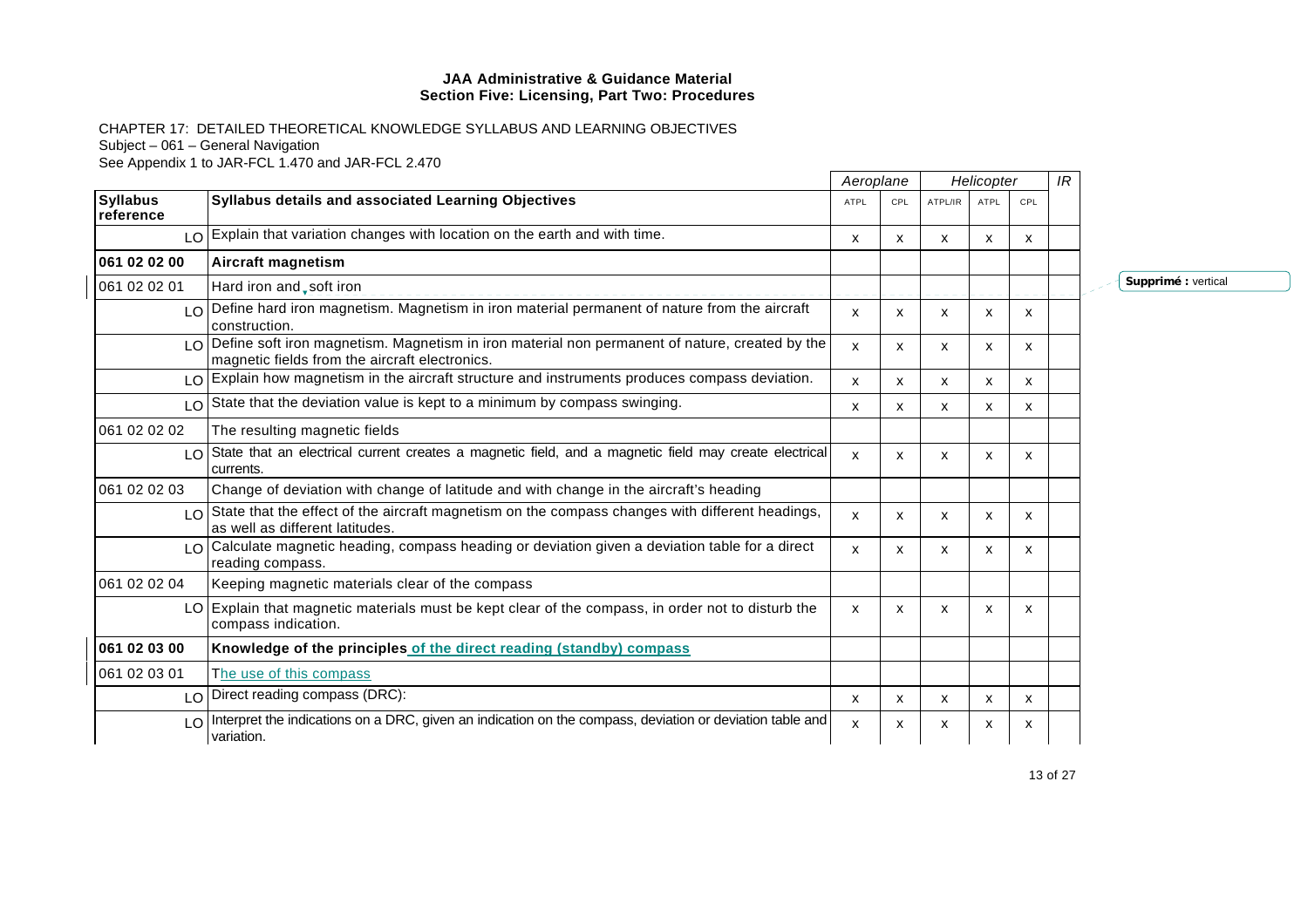|                                              |                                                                                                                                                                                                                                                                                                             |                           | Aeroplane |         | Helicopter                |     |  |
|----------------------------------------------|-------------------------------------------------------------------------------------------------------------------------------------------------------------------------------------------------------------------------------------------------------------------------------------------------------------|---------------------------|-----------|---------|---------------------------|-----|--|
| <b>Syllabus</b><br>reference                 | <b>Syllabus details and associated Learning Objectives</b>                                                                                                                                                                                                                                                  | <b>ATPL</b>               | CPL       | ATPL/IR | <b>ATPL</b>               | CPL |  |
| 061 02 03 02                                 | Serviceability tests                                                                                                                                                                                                                                                                                        |                           |           |         |                           |     |  |
| LOI                                          | State the pre-flight serviceability check of the DRC, such as:<br>general condition<br>check indication is within limits                                                                                                                                                                                    | $\mathsf{x}$              | x         | X       | X                         | x   |  |
| LO I                                         | State that the serviceability test consists of comparing the DRC indication to another reference<br>(e.g.other compass system or runway direction)                                                                                                                                                          | $\boldsymbol{\mathsf{x}}$ | x         | X       | X                         | X   |  |
| 061 02 03 03                                 | Situations requiring a compass swing                                                                                                                                                                                                                                                                        |                           |           |         |                           |     |  |
| LO.                                          | State occurrences when a compass swing may be required:                                                                                                                                                                                                                                                     | X                         | X         | X       | X                         | X   |  |
|                                              | if transferred to another base involving a large change in latitude.<br>major changes in aircraft equipment.<br>aircraft hit by lightning.<br>aircraft parked in same direction for long period of time.<br>when a new compass is fitted.<br>at any time when the compass or recorded deviation is suspect. |                           |           |         |                           |     |  |
| 061 03 00 00                                 | <b>CHARTS</b>                                                                                                                                                                                                                                                                                               |                           |           |         |                           |     |  |
| 061 03 01 00                                 | General properties of miscellaneous types of projections                                                                                                                                                                                                                                                    |                           |           |         |                           |     |  |
| $\overline{1}$ $\overline{0}$ $\overline{1}$ | Define the term conformal. At any given point on the chart the scale over a small area must be the<br>same in all directions. The meridians and parallels must cut each other at right angles.                                                                                                              | X                         | x         | X       | $\boldsymbol{\mathsf{x}}$ | X   |  |
| LO                                           | State that on a conformal chart the angles and distances measured on the chart are the same<br>as on the earth.                                                                                                                                                                                             | X                         | X         | x       | X                         | X   |  |
| LO.                                          | State that different chart projections are used, depending on the application and area of use<br>involved.                                                                                                                                                                                                  | X                         | x         | X       | $\boldsymbol{\mathsf{x}}$ | X   |  |
|                                              | LO State that all charts, although they have been developed mathematically, are designated as<br>projections.                                                                                                                                                                                               | X                         | X         | X       | X                         | X   |  |
| LO                                           | State that the following projection surfaces are used when projecting charts:<br>- plane<br>- cylindrical<br>- conical                                                                                                                                                                                      | X                         | x         | х       | X                         | x   |  |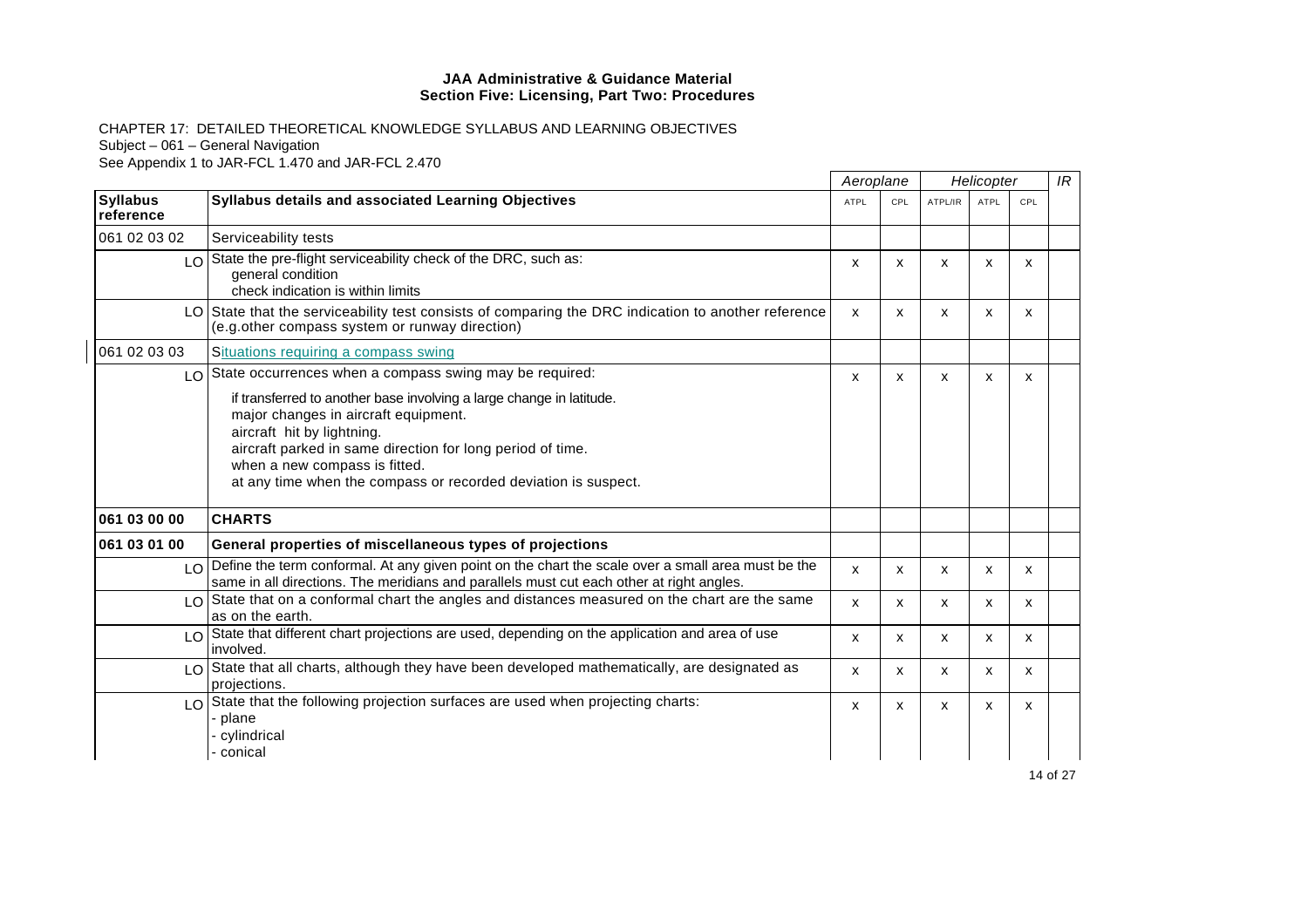|                               |                                                                                                                                                                                                                  | Aeroplane                 |     | Helicopter                |             |     | IR |
|-------------------------------|------------------------------------------------------------------------------------------------------------------------------------------------------------------------------------------------------------------|---------------------------|-----|---------------------------|-------------|-----|----|
| <b>Syllabus</b><br>reference  | <b>Syllabus details and associated Learning Objectives</b>                                                                                                                                                       | <b>ATPL</b>               | CPL | ATPL/IR                   | <b>ATPL</b> | CPL |    |
|                               | LO Define the scale of a chart. The ratio of the chart length compared to the earth distance that it<br>represents.                                                                                              | X                         | x   | X                         | x           | x   |    |
|                               | LO Scale = Chart Length / Earth Distance with both Length and Distance being in the same unit                                                                                                                    | x                         | X   | X                         | X           | X   |    |
|                               | $LO$ Use the scale of a chart to calculate particular distances.                                                                                                                                                 | x                         | x   | X                         | x           | x   |    |
|                               | LO Calculate scale given chart length and earth distance.                                                                                                                                                        | $\boldsymbol{\mathsf{x}}$ | x   | X                         | X           | X   |    |
| $\overline{10}$               | Define the term chart convergency. The difference in direction from true north at two positions.                                                                                                                 | X                         | x   | X                         | x           | x   |    |
| $\overline{1}$ $\overline{0}$ | Define parallel of origin. The parallel where the projection surface touches the surface of the<br>reduced earth.                                                                                                | x                         | x   | X                         | x           | x   |    |
| 061 03 01 01                  | <b>Direct Mercator</b>                                                                                                                                                                                           |                           |     |                           |             |     |    |
|                               | LO State that the Direct Mercator is a cylindrical projection. The parallel of origin is the Equator.                                                                                                            | $\boldsymbol{\mathsf{x}}$ | x   | X                         | x           | x   |    |
|                               | $LO$ State that the convergency on the map is $0^\circ$ .                                                                                                                                                        | x                         | x   | х                         | x           | X   |    |
| $\overline{10}$               | State that the scale increases with increasing distance from the Equator.                                                                                                                                        | x                         | x   | $\boldsymbol{\mathsf{x}}$ | x           | X   |    |
| $\overline{10}$               | Given the scale at one latitude, calculate the scale at different latitudes.                                                                                                                                     | X                         | x   | X                         | x           | x   |    |
| LO                            | Given a chart length at one latitude, show that it represents a different earth distance at other<br>latitudes.                                                                                                  | X                         | x   | X                         | x           | x   |    |
| 061 03 01 02                  | Lambert conformal conic                                                                                                                                                                                          |                           |     |                           |             |     |    |
|                               | I O State that the Lambert conformal chart is based on a conical projection. Only Lambert<br>conformal charts mathematically produced with two standard parallels will be considered.                            | $\boldsymbol{\mathsf{x}}$ | x   | X                         | X           | X   |    |
| LO                            | State that at the parallel of origin earth convergency is equal to chart convergency.                                                                                                                            | x                         | X   | $\boldsymbol{\mathsf{x}}$ | x           | X   |    |
|                               | LO Define the term standard parallel. The latitudes where the cone cuts the reduced earth.                                                                                                                       | X                         | x   | X                         | x           | X   |    |
| $\overline{10}$               | State that the parallel of origin is close to the mean latitude between the standard parallels.                                                                                                                  | X                         | x   | $\boldsymbol{\mathsf{x}}$ | X           | X   |    |
|                               | LO Explain the scale variation throughout the charts as follows:<br>- The scale indicated on the chart will be correct at the standard parallels.<br>- The scale will increase away from the parallel of origin. | X                         | x   | X                         | X           | X   |    |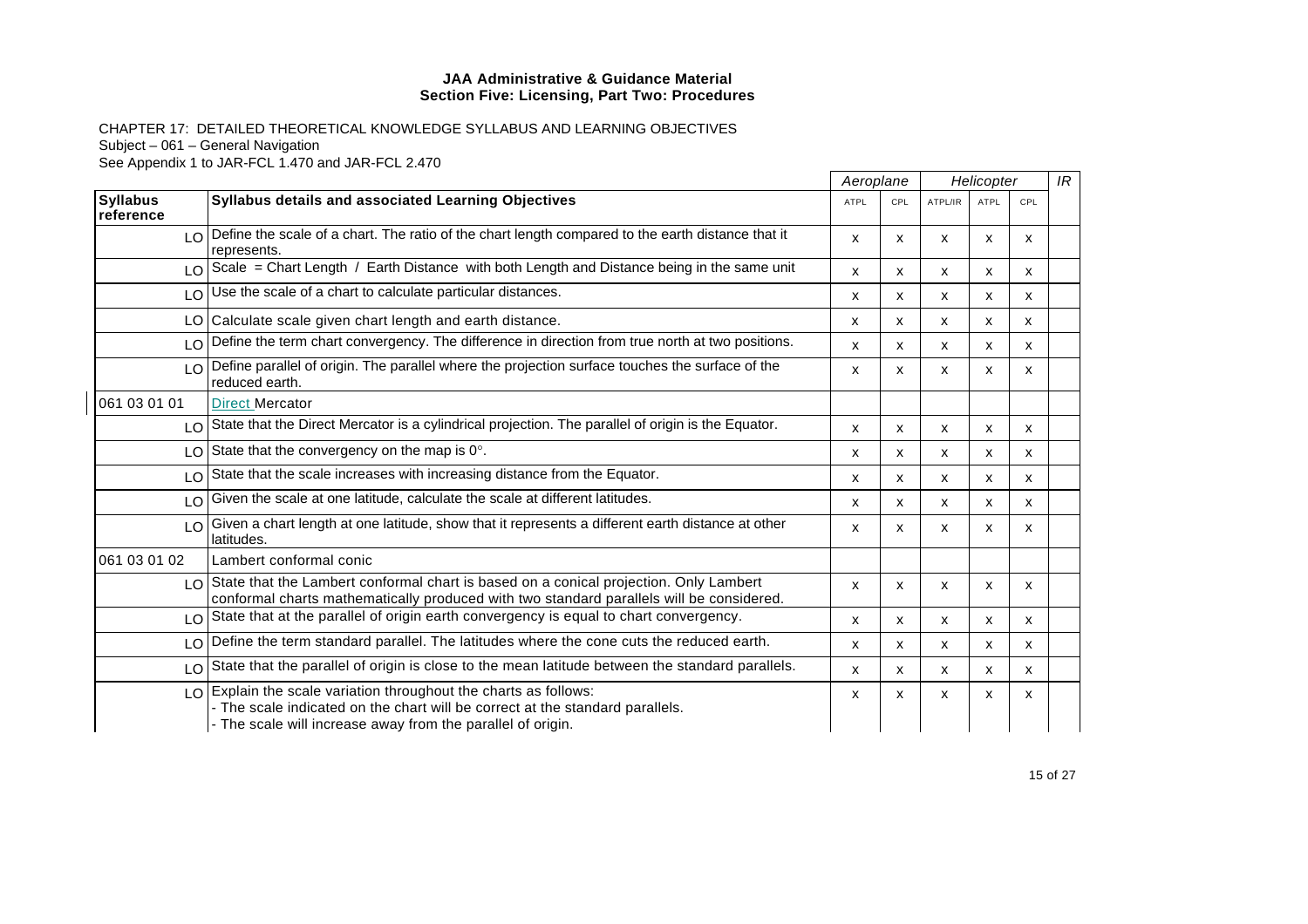|                              |                                                                                                                                                                                                 | Aeroplane                 |     | Helicopter |             |     | IR |
|------------------------------|-------------------------------------------------------------------------------------------------------------------------------------------------------------------------------------------------|---------------------------|-----|------------|-------------|-----|----|
| <b>Syllabus</b><br>reference | Syllabus details and associated Learning Objectives                                                                                                                                             | ATPL                      | CPL | ATPL/IR    | <b>ATPL</b> | CPL |    |
|                              | LO Define the term constant of cone/convergency factor. The ratio between the top angle of the<br>unfolded cone and 360°, or sine of the parallel of origin.                                    | X                         | x   | X          | x           | x   |    |
|                              | $LO$ Chart convergency = Difference of longitude $\times$ constant of cone                                                                                                                      | $\mathsf{x}$              | x   | X          | X           | X   |    |
|                              | LO Given appropriate data calculate initial, final or rhumb line tracks between two positions<br>(lat/long).                                                                                    | X                         | x   | X          | x           | x   |    |
|                              | LO Given two positions (lat/long) and information to determine convergency between the two<br>positions, calculate the parallel of origin.                                                      | $\boldsymbol{\mathsf{x}}$ | X   | X          | X           | X   |    |
|                              | LO Given a Lambert chart determine the parallel of origin, or constant of cone.                                                                                                                 | X                         | X   | X          | x           | X   |    |
|                              | LO Given constant of cone or parallel of origin, great circle track at one position and great circle<br>track at another position, calculate difference of longitude between the two positions. | X                         | x   | X          | X           | X   |    |
| 061 03 01 03                 | Polar stereographic                                                                                                                                                                             |                           |     |            |             |     |    |
|                              | LO State that the Polar Stereographic projection is based on a plane projection, the parallel of origin is<br>the pole.                                                                         | X                         |     | X          | x           |     |    |
|                              | LO State that constant of cone for the chart is 1.                                                                                                                                              | $\boldsymbol{\mathsf{x}}$ |     | X          | X           |     |    |
|                              | $LO$ State that chart convergency = difference of longitude.                                                                                                                                    | $\mathsf{x}$              |     | X          | x           |     |    |
|                              | LO State that the scale is increasing with increasing distance from the Pole.                                                                                                                   | X                         |     | х          | x           |     |    |
|                              | LO Given two positions (lat/long), rhumb line true track or initial/final great circle true track, calculate<br>the missing track angles.                                                       | X                         |     | X          | x           |     |    |
|                              | LO Calculate the chart scale at a latitudes, given the chart distance from the pole to the latitude in<br>question.                                                                             | X                         |     | X          | x           |     |    |
|                              | LO Calculate the chart scale at a specific latitude when difference of longitude and chart distance along<br>the parallel of longitude are given.                                               | $\mathsf{x}$              |     | X          | x           |     |    |
| 061 03 02 00                 | The representation of meridians, parallels, great circles and rhumb lines                                                                                                                       |                           |     |            |             |     |    |
| 061 03 02 01                 | <b>Direct Mercator</b>                                                                                                                                                                          |                           |     |            |             |     |    |
|                              | LO State that meridians are straight parallel lines, which cut parallels of latitudes at right angles.                                                                                          | X                         | X   | X          | X           | X   |    |
|                              | LO State that parallels of latitude are straight lines parallel to the equator.                                                                                                                 | x                         | х   | х          | х           | х   |    |
|                              |                                                                                                                                                                                                 |                           |     |            |             |     |    |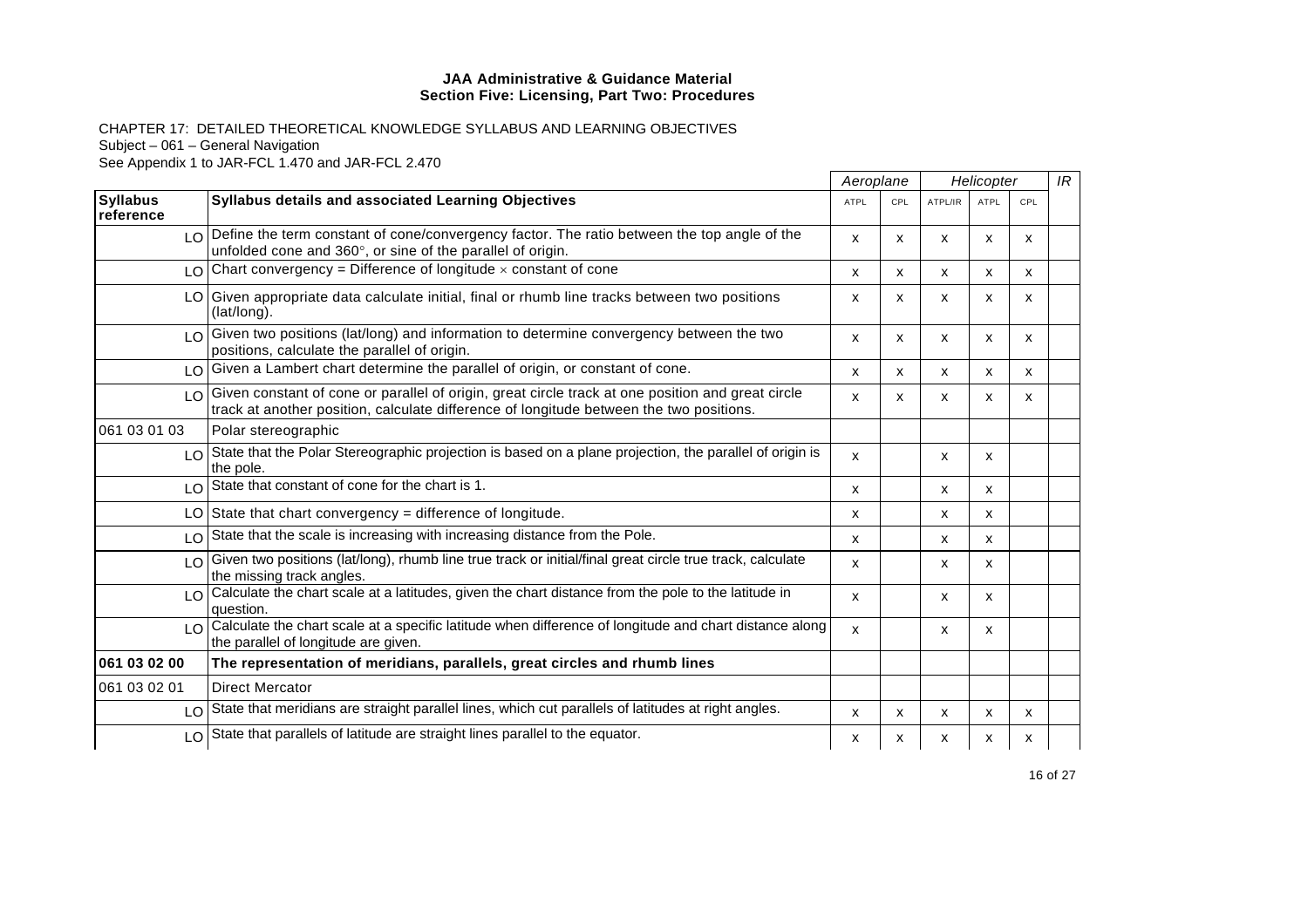|                               |                                                                                                                                   | Aeroplane                 |     |                           |             | Helicopter |   |  | IR |
|-------------------------------|-----------------------------------------------------------------------------------------------------------------------------------|---------------------------|-----|---------------------------|-------------|------------|---|--|----|
| <b>Syllabus</b><br>reference  | Syllabus details and associated Learning Objectives                                                                               | <b>ATPL</b>               | CPL | ATPL/IR                   | <b>ATPL</b> | CPL        |   |  |    |
|                               | $\log$ State that a straight line on the chart is a rhumb line.                                                                   | $\mathsf{x}$              | x   | x                         | x           | x          |   |  |    |
|                               | $\log$ State that the great circle is a line convex to the nearest pole.                                                          | X                         | x   | X                         | x           | x          |   |  |    |
|                               | I O For great circle track angle calculations over short distances, the conversion angle may be<br>calculated by the formula:     | X                         | X   | $\boldsymbol{\mathsf{x}}$ | X           | X          |   |  |    |
|                               | Conversion angle = $\frac{1}{2} \times$ difference of longitude $\times$ sin mean latitude.                                       |                           |     |                           |             |            |   |  |    |
| LOI                           | Given rhumb line true track between two positions (lat/long), calculate initial or final great circle true<br>track.              | $\mathsf{x}$              | X   | X                         | X           | X          |   |  |    |
| 061 03 02 02                  | Lambert conformal conic                                                                                                           |                           |     |                           |             |            |   |  |    |
|                               | $\log$ State that meridians are straight lines, which cut parallels of latitudes at right angles.                                 | $\mathsf{x}$              | X   | X                         | x           | X          |   |  |    |
|                               | LO State that parallels of latitude are arcs of concentric circles.                                                               | x                         | x   | x                         | X           | x          |   |  |    |
| LO I                          | State that great circles are curved lines concave towards the parallels of origin.                                                | X                         | X   | X                         | X           | X          |   |  |    |
| LO                            | State that for short distances the great circle is approximately a straight line.                                                 | X                         | X   | X                         | x           | X          |   |  |    |
|                               | LO State that between the standard parallels the great circle is a straight line.                                                 | X                         | x   | X                         | x           | x          |   |  |    |
| 061 03 02 03                  | Polar stereographic                                                                                                               |                           |     |                           |             |            |   |  |    |
|                               | LO State that meridians are straight lines radiating from the pole, which cut parallels of latitudes<br>at right angles.          | $\boldsymbol{\mathsf{x}}$ |     | X                         | X           |            |   |  |    |
|                               | LO State that parallels of latitude are concentric circles, and distance apart increasing away from the<br>pole.                  | $\mathsf{x}$              |     | x                         | x           |            |   |  |    |
| $\overline{1}$ $\overline{O}$ | State that great circles are approximately straight lines close to the pole. The exact great circle<br>being concave to the pole. | X                         |     | x                         | X           |            |   |  |    |
| 061 03 03 00                  | The use of current aeronautical charts                                                                                            |                           |     |                           |             |            |   |  |    |
| 061 03 03 01                  | Plotting positions                                                                                                                |                           |     |                           |             |            |   |  |    |
|                               | LO Enter position on a chart using range and bearing from a VOR DME station, and derive<br>geographical coordinates.              | X                         | X   | X                         | X           | X          | X |  |    |
| LO                            | Enter positions on a chart using geographical coordinates and derive tracks and distances.                                        | X                         | x   | x                         | x           | x          | X |  |    |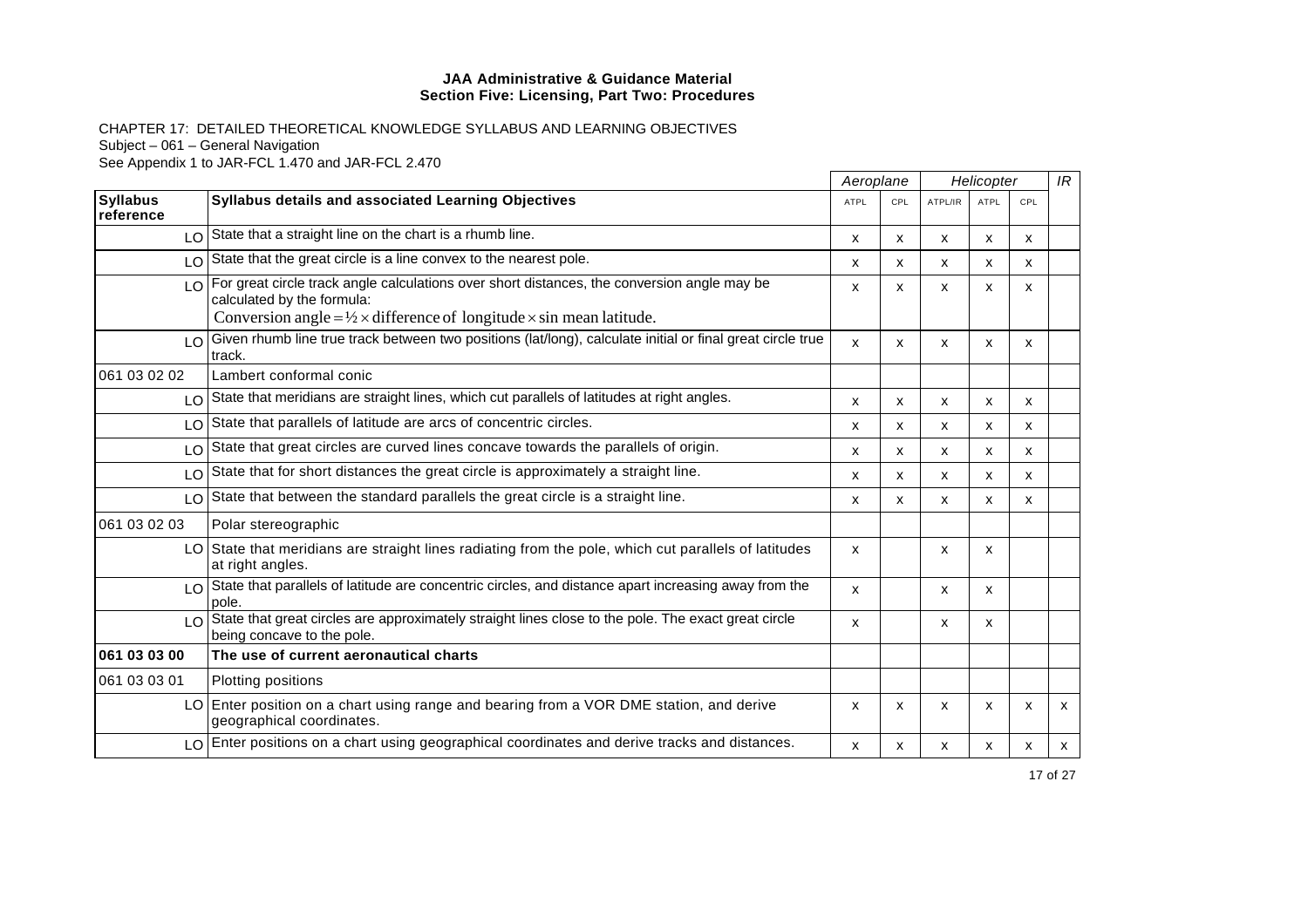|                              |                                                                                                                                                                          | Aeroplane   |     | Helicopter |             |                           | IR           |
|------------------------------|--------------------------------------------------------------------------------------------------------------------------------------------------------------------------|-------------|-----|------------|-------------|---------------------------|--------------|
| <b>Syllabus</b><br>reference | Syllabus details and associated Learning Objectives                                                                                                                      | <b>ATPL</b> | CPL | ATPL/IR    | <b>ATPL</b> | CPL                       |              |
|                              | $\log$ Plot DME ranges on an aeronautical chart and derive geographical coordinates.                                                                                     | X           | X   | x          | X           | $\boldsymbol{\mathsf{x}}$ | $\mathsf{x}$ |
|                              | $\lfloor 0 \rfloor$ Describe the available information on the following charts.                                                                                          | х           | x   | x          | x           | X                         | X            |
|                              | - ICAO topographical map.                                                                                                                                                |             |     |            |             |                           |              |
|                              | - VFR chart.                                                                                                                                                             |             |     |            |             |                           |              |
|                              | - En route chart.                                                                                                                                                        |             |     |            |             |                           |              |
|                              | - Radio facility chart.                                                                                                                                                  |             |     |            |             |                           |              |
|                              | - Terminal area chart.                                                                                                                                                   |             |     |            |             |                           |              |
|                              | - Standard instrument arrival chart (STAR).                                                                                                                              |             |     |            |             |                           |              |
|                              | Standard instrument departure chart (SID).                                                                                                                               |             |     |            |             |                           |              |
|                              | - Instrument approach and landing chart.                                                                                                                                 |             |     |            |             |                           |              |
|                              | - Aerodrome chart.                                                                                                                                                       |             |     |            |             |                           |              |
| $\overline{10}$              | Describe the methods used to provide information on chart scale. Use the chart scales stated<br>and be aware of the limitations of the stated scale for each projection. | x           | X   | X          | X           | X                         | $\mathsf{x}$ |
| 061 03 03 02                 | Methods of indicating scale and relief                                                                                                                                   |             |     |            |             |                           |              |
| LO                           | Describe methods of representing relief and demonstrate the ability to interpret data.                                                                                   | X           | X   | X          | X           | X                         | $\mathsf{x}$ |
| 061 03 03 03                 | Conventional signs                                                                                                                                                       |             |     |            |             |                           |              |
|                              | LO Interpret conventional signs and symbols on ICAO and other most frequently used charts.                                                                               | x           | x   | x          | x           | x                         | X            |
| 061 03 03 02                 | Measuring tracks and distances                                                                                                                                           |             |     |            |             |                           |              |
| LO                           | Given two positions measure the track and the distance between them                                                                                                      | X           | X   | X          | X           | $\boldsymbol{\mathsf{x}}$ | X            |
| 061 03 03 03                 | Plotting bearings                                                                                                                                                        |             |     |            |             |                           |              |
|                              | LO Resolve bearings of a NDB station for plotting on an aeronautical chart.                                                                                              | X           | X   | X          | х           | X                         | $\mathsf{x}$ |
|                              | LO Resolve radials from VOR stations for plotting on an aeronautical chart.                                                                                              | X           | X   | x          | x           | x                         | X            |
| 061 04 00 00                 | <b>DEAD RECKONING NAVIGATION (DR)</b>                                                                                                                                    |             |     |            |             |                           |              |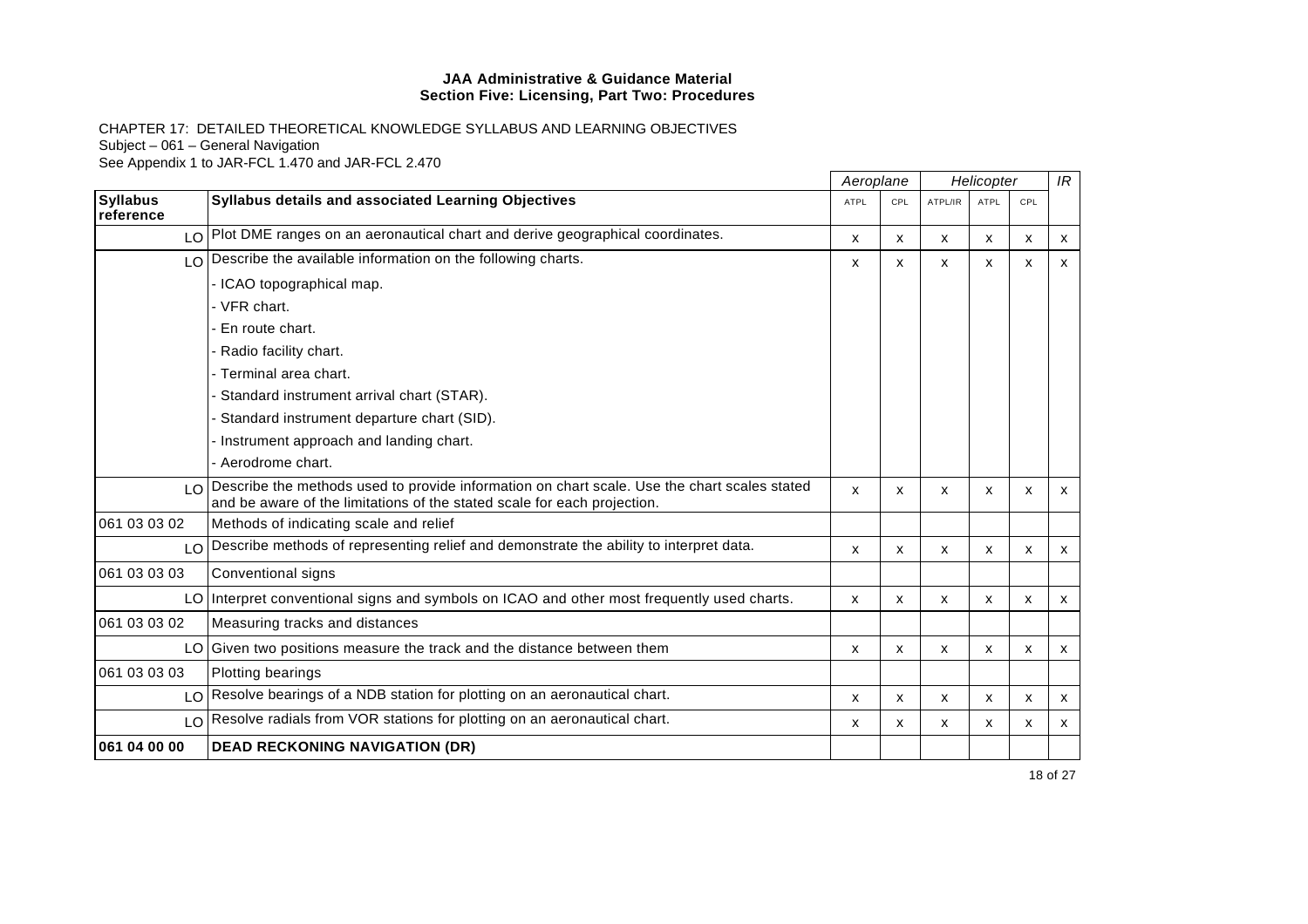|                              |                                                                                                                                             | Aeroplane   |     | Helicopter |             |              | IR |
|------------------------------|---------------------------------------------------------------------------------------------------------------------------------------------|-------------|-----|------------|-------------|--------------|----|
| <b>Syllabus</b><br>reference | <b>Syllabus details and associated Learning Objectives</b>                                                                                  | <b>ATPL</b> | CPL | ATPL/IR    | <b>ATPL</b> | CPL          |    |
| 061 04 01 00                 | <b>Basis of dead reckoning</b>                                                                                                              |             |     |            |             |              |    |
|                              | LO Explain the triangle of velocities, e.g. true heading/TAS, W/V and true track/GS.                                                        | x           | X   | X          | X           | x            |    |
| 061 04 01 01                 | Track                                                                                                                                       |             |     |            |             |              |    |
|                              | LO Explain the concept of vectors including adding together or splitting in two directions.                                                 | X           | X   | X          | X           | X            |    |
| 061 04 01 02                 | Heading (compass, magnetic, true, grid)                                                                                                     |             |     |            |             |              |    |
|                              | LO Calculate (compass, magnetic, true, grid) heading given appropriate data.                                                                | X           | X   | X          | X           | X            |    |
| 061 04 01 03                 | Wind velocity                                                                                                                               |             |     |            |             |              |    |
|                              | LO Calculate wind velocity given appropriate data.                                                                                          | x           | X   | X          | X           | X            |    |
| 061 04 01 04                 | Airspeed (IAS, CAS, TAS, Mach number)                                                                                                       |             |     |            |             |              |    |
|                              | LO Calculate TAS from IAS/CAS and Mach number given appropriate data.                                                                       | X           | X   | X          | X           | $\mathsf{x}$ |    |
| 061 04 01 05                 | Groundspeed                                                                                                                                 |             |     |            |             |              |    |
|                              | LO Calculate groundspeed given appropriate data.                                                                                            | X           | X   | X          | X           | х            |    |
| 061 04 01 06                 | <b>ETA</b>                                                                                                                                  |             |     |            |             |              |    |
|                              | LO Calculate ETA, flying time from distance and GS.                                                                                         | X           | x   | X          | X           | X            |    |
|                              | I O Calculate revised directional data for heading, track, course and W/V, e.g. true, magnetic,<br>compass and grid given appropriate data. | X           | x   | X          | X           | X            |    |
| 061 04 01 07                 | Drift, wind correction angle                                                                                                                |             |     |            |             |              |    |
|                              | LO Calculate Drift, wind correction angle given appropriate data.                                                                           | X           | X   | x          | x           | X            |    |
| 061 04 02 00                 | Use of the navigational computer                                                                                                            |             |     |            |             |              |    |
| 061 04 02 01                 | Speed                                                                                                                                       |             |     |            |             |              |    |
|                              | LO Given appropriate data determine speed                                                                                                   | X           | x   | x          | x           | x            | X  |
| 061 04 02 02                 | Time                                                                                                                                        |             |     |            |             |              |    |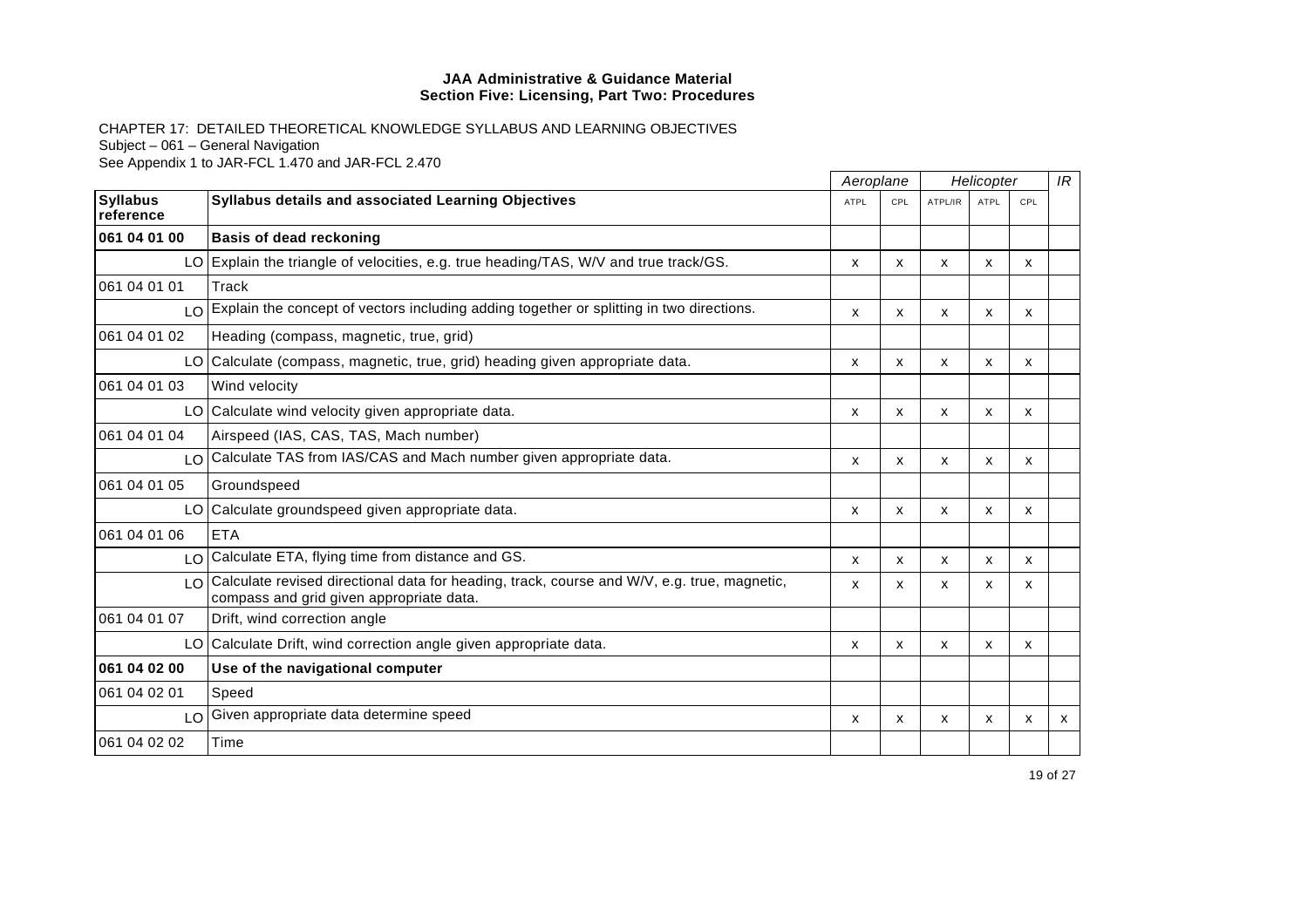|                              |                                                                                                            | Aeroplane   |     | Helicopter |      |     | IR                        |
|------------------------------|------------------------------------------------------------------------------------------------------------|-------------|-----|------------|------|-----|---------------------------|
| <b>Syllabus</b><br>reference | Syllabus details and associated Learning Objectives                                                        | <b>ATPL</b> | CPL | ATPL/IR    | ATPL | CPL |                           |
|                              | LO Given appropriate data determine time                                                                   | X           | x   | x          | x    | x   | x                         |
| 061 04 02 03                 | <b>Distance</b>                                                                                            |             |     |            |      |     |                           |
|                              | LO Given appropriate data determine distance                                                               | x           | x   | x          | x    | X   | $\mathsf{x}$              |
| 061 04 02 04                 | Fuel consumption                                                                                           |             |     |            |      |     |                           |
|                              | LO Calculation of fuel used/fuel flow/flying time.                                                         | x           | X   | X          | X    | x   | X                         |
| 061 04 02 05                 | Conversions                                                                                                |             |     |            |      |     |                           |
|                              | LO Conversion between kilograms/ pounds/litres/U.S. gallons/Imp. Gallons.                                  | X           | x   | X          | X    | X   | X                         |
|                              | LO Conversion of distances. Kilometres/Nautical miles/Statute miles.                                       | X           | x   | X          | x    | x   | X                         |
| LO                           | Conversion of distances. Feet/metres.                                                                      | x           | x   | x          | x    | x   | $\boldsymbol{\mathsf{x}}$ |
|                              | LO Conversion of volumes and weight of fuel using specific gravity.                                        | x           | x   | X          | x    | x   | х                         |
| 061 04 02 06                 | Airspeed                                                                                                   |             |     |            |      |     |                           |
|                              | LO Calculation of air speed problems including IAS/EAS/CAS/TAS/ and Mach number, given<br>appropriate data | X           | X   | x          | X    | X   | X                         |
| 061 04 02 07                 | Wind velocity                                                                                              |             |     |            |      |     |                           |
|                              | LO Given appropriate data determine Wind velocity                                                          | X           | x   | X          | X    | X   | $\mathsf{x}$              |
| 061 04 02 08                 | True altitude                                                                                              |             |     |            |      |     |                           |
|                              | LO Given appropriate data determine true altitude / indicated altitude / density altitude                  | x           | x   | х          | x    | x   | x                         |
| 061 04 03 00                 | The triangle of velocities                                                                                 |             |     |            |      |     |                           |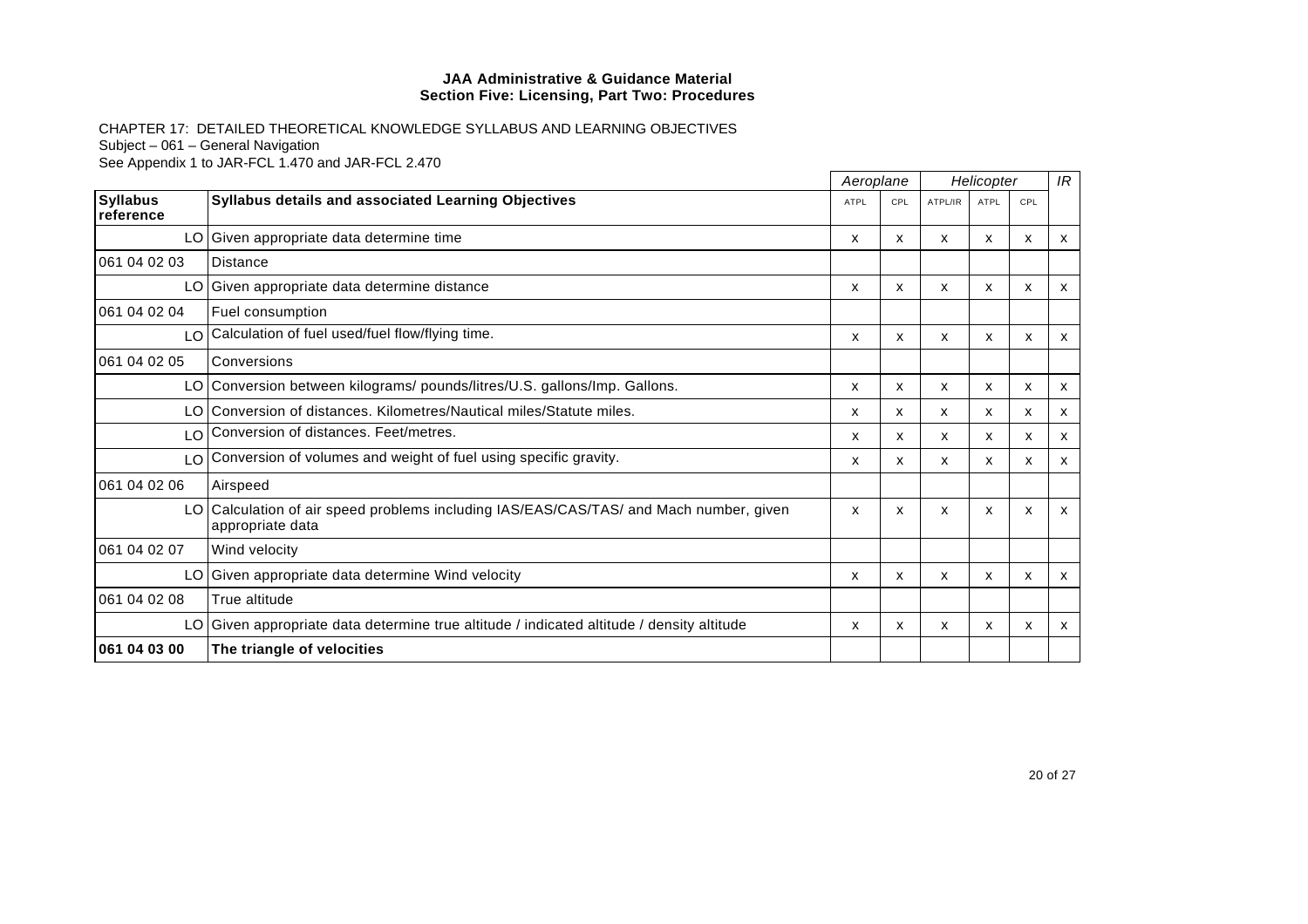|                              | Aeroplane                                                                                                                                   |             |     | Helicopter |             |              | IR |
|------------------------------|---------------------------------------------------------------------------------------------------------------------------------------------|-------------|-----|------------|-------------|--------------|----|
| <b>Syllabus</b><br>reference | <b>Syllabus details and associated Learning Objectives</b>                                                                                  | <b>ATPL</b> | CPL | ATPL/IR    | <b>ATPL</b> | CPL          |    |
|                              | $LO$ Solve problems to determine:<br>Heading<br>Groundspeed<br>Wind velocity and speed<br>Track/course<br>Drift angle/wind correction angle | X           | X   | X          | X           | $\mathsf{x}$ | x  |
|                              | Head/tail/cross wind components.                                                                                                            |             |     |            |             |              |    |
| 061 04 04 00                 | Determination of DR position                                                                                                                |             |     |            |             |              |    |
| 061 04 04 01                 | Confirmation of flight progress (DR)                                                                                                        |             |     |            |             |              |    |
|                              | LO Describe the role and purpose of DR navigation.                                                                                          | х           | x   | x          | х           | x            |    |
|                              | LO Demonstrate mental DR techniques:                                                                                                        | X           | X   | X          | X           | X            |    |
| LO                           | Define speed factor. Speed divided by 60, used for mental flight path calculations.                                                         | X           | X   | X          | x           | X            |    |
|                              | LO Calculate head/tailwind component.                                                                                                       | X           | X   | X          | X           | X            |    |
|                              | $\log$ Calculate wind correction angle (WCA) using the formula:<br>$WCA = XWC$ (cross wind component)<br>SF (speed factor)                  | X           | X   | X          | X           | $\mathsf{x}$ |    |
| LO                           | Distance, speed and time calculations.                                                                                                      | X           | x   | X          | x           | x            |    |
| LO                           | Demonstrate DR position graphically and by means of DR computer:                                                                            | X           | X   | X          | X           | X            |    |
|                              | LO Given any four of the parts of the triangle of velocities, calculate the other two.                                                      | X           | X   | X          | X           | X            |    |
|                              | LO Apply the validity of wind triangle symbols correctly. Heading vector one arrow, track vector two<br>arrows and W/V vector three arrows. | X           | X   | X          | X           | X            |    |
| 061 04 04 02                 | Lost procedures                                                                                                                             |             |     |            |             |              |    |
|                              | LO Describe course of action when lost.                                                                                                     | X           | X   | X          | X           | x            |    |
| 061 04 05 00                 | <b>Measurement of DR elements</b>                                                                                                           |             |     |            |             |              |    |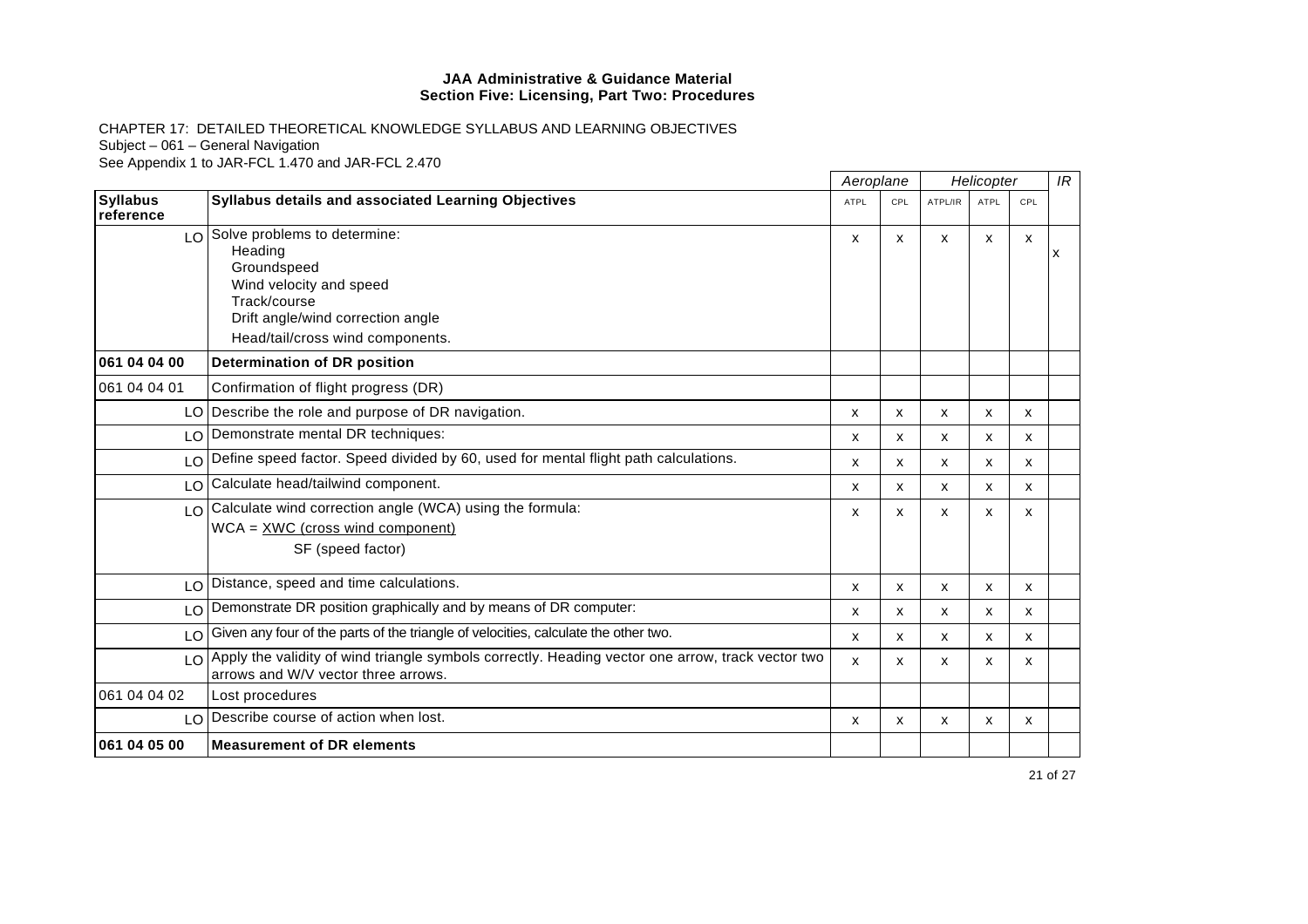|                              |                                                                                                                                                                                                             | Aeroplane    |     | Helicopter |             |     | IR |
|------------------------------|-------------------------------------------------------------------------------------------------------------------------------------------------------------------------------------------------------------|--------------|-----|------------|-------------|-----|----|
| <b>Syllabus</b><br>reference | Syllabus details and associated Learning Objectives                                                                                                                                                         | <b>ATPL</b>  | CPL | ATPL/IR    | <b>ATPL</b> | CPL |    |
| 061 04 05 01                 | Calculation of altitude, adjustments, corrections, errors                                                                                                                                                   |              |     |            |             |     |    |
|                              | LO Calculate true altitude (T ALT) given indicated altitude, airfield elevation, static air temperature<br>(SAT)/outside air temperature (OAT) and QNH/QFE.                                                 | $\mathsf{x}$ | x   | X          | x           | x   |    |
|                              | LO Calculate indicated altitude given true altitude (T ALT), airfield elevation, static air temperature<br>(SAT)/outside air temperature (OAT) and QNH/QFE.                                                 | X            | x   | х          | x           | x   |    |
| $\overline{O}$               | Calculate density altitude given pressure altitude and static air temperature (SAT)/outside air<br>temperature (OAT).                                                                                       | $\mathsf{x}$ | x   | X          | X           | x   |    |
|                              | LO Calculate density altitude given, airfield elevation, static air temperature (SAT)/outside air<br>temperature (OAT) and QNH/QFE.                                                                         | X            | X   | X          | x           | x   |    |
| 061 04 05 02                 | Determination of temperature                                                                                                                                                                                |              |     |            |             |     |    |
|                              | LO Define outside air temperature (OAT)/ static air temperature (SAT). The temperature of the surrounding<br>air.                                                                                           | X            | x   | X          | X           | X   |    |
|                              | LO Define ram air temperature (RAT)/ total air temperature (TAT)/ IOAT indicated outside air<br>temperature. The temperature measured by the temperature probe affected by friction and<br>compressibility. | X            | x   | X          | x           | x   |    |
|                              | $\log$ Define ram-rise. The increase of temperature at the temperature probe due to friction and<br>compressibility.                                                                                        | X            | X   | X          | X           | x   |    |
|                              | $LO   RAT   TAT   IOAT  = OAT   SAT   + ram-rise.$                                                                                                                                                          | X            | X   | X          | x           | x   |    |
|                              | LO Explain the difference in using OAT/SAT compared to RAT/TAT/IOAT in airspeed calculations.                                                                                                               | X            | x   | X          | x           | x   |    |
| 061 04 05 03                 | Determination of appropriate speed                                                                                                                                                                          |              |     |            |             |     |    |
|                              | $\log$ Explain the relationship between IAS – CAS – EAS and TAS.                                                                                                                                            | X            | x   | X          | x           | x   |    |
|                              | LO Calculate TAS given IAS/CAS, OAT/SAT and pressure inputs.                                                                                                                                                | x            | x   | X          | x           | x   |    |
| LO I                         | Calculate CAS given TAS, OAT/SAT and pressure inputs.                                                                                                                                                       | X            | x   | X          | x           | X   |    |
| 061 04 05 04                 | Determination of Mach number                                                                                                                                                                                | X            | x   | X          | x           | x   |    |
|                              | LO Calculate Mach number given TAS and OAT/SAT.                                                                                                                                                             | х            | X   | х          | x           | x   |    |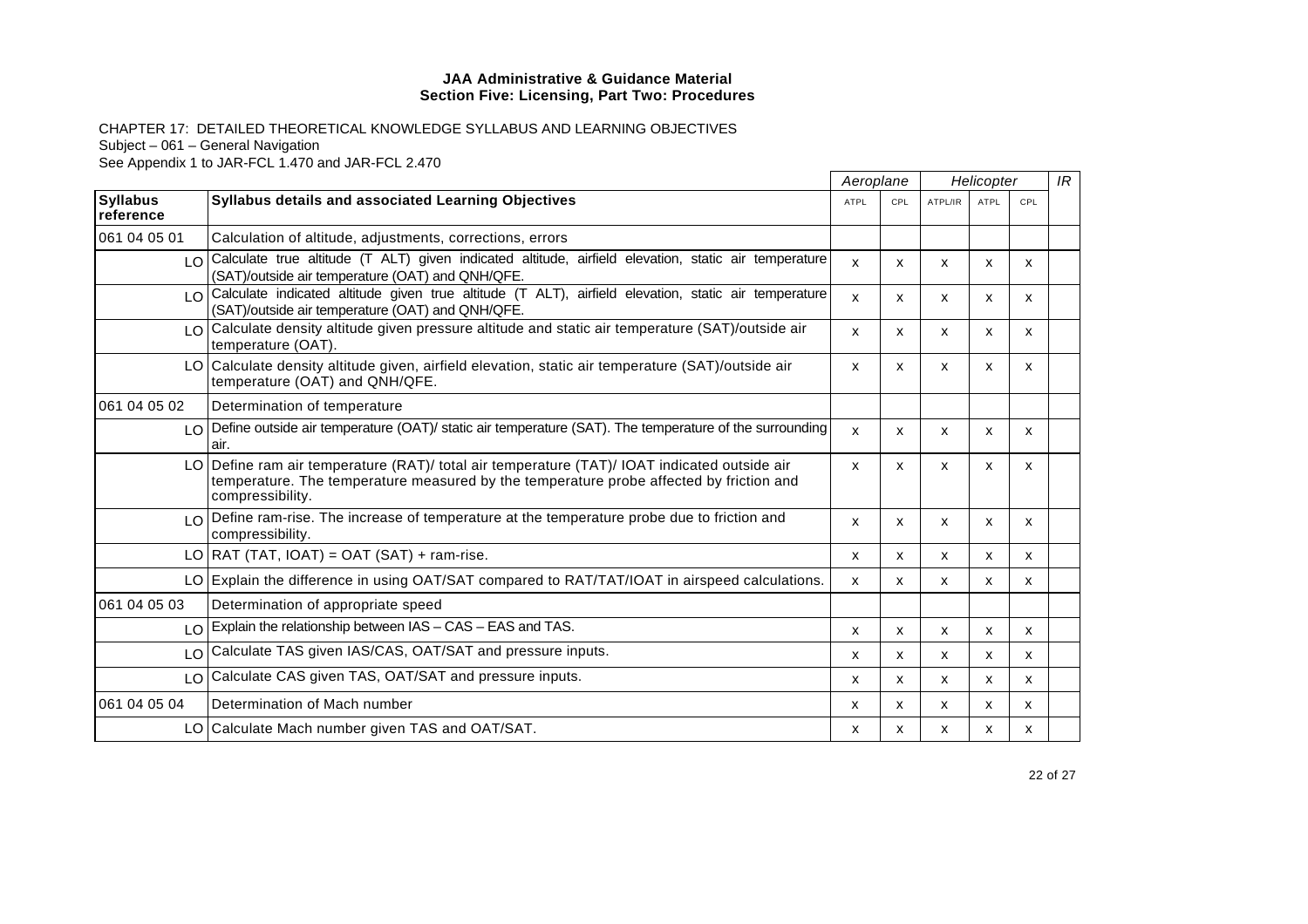|                              |                                                                                                                                                                                                      | Aeroplane    |     | Helicopter                |             |     | IR |
|------------------------------|------------------------------------------------------------------------------------------------------------------------------------------------------------------------------------------------------|--------------|-----|---------------------------|-------------|-----|----|
| <b>Syllabus</b><br>reference | <b>Syllabus details and associated Learning Objectives</b>                                                                                                                                           | <b>ATPL</b>  | CPL | ATPL/IR                   | <b>ATPL</b> | CPL |    |
| 061 04 06 00                 | Measurements of Point of Equal Time and Point of Safe Return                                                                                                                                         |              |     |                           |             |     |    |
| 061 04 06 01                 | Point of equal time                                                                                                                                                                                  |              |     |                           |             |     |    |
|                              | $\log$ Define point of equal time. The position from which the flying time to destination point is the<br>same as the flying time returning to departure point.                                      | $\mathsf{x}$ | X   | X                         | X           | X   |    |
|                              | LO Calculate point of equal time given total distance, wind components and appropriate speeds.<br>Point of equal time is calculated for all engines and for engine failure on multi-engine aircraft. | $\mathsf{x}$ | x   | X                         | X           | X   |    |
|                              | LO Formula: $X = D \times GS_R / (GS_{R+} GS_{O})$<br>$X = distance to PET$<br>$D =$ total distance<br>$GS_R =$ Groundspeed return<br>$GSo = Groundspeed on$                                         | X            | x   | X                         | X           | X   |    |
| 061 04 06 02                 | Point of safe return                                                                                                                                                                                 |              |     |                           |             |     |    |
|                              | LO Calculate point of safe return given safe endurance, wind components and appropriate<br>speeds.                                                                                                   | x            | X   | $\boldsymbol{\mathsf{x}}$ | X           | X   |    |
|                              | $\log$ Define point of safe return. A position to which a flight can proceed and return from with specific<br>reserves intact.                                                                       | x            | x   | X                         | x           | X   |    |
|                              | LO Formula: $T_{PSR}$ = SE x GS <sub>R</sub> /(GS <sub>R +</sub> GS <sub>O</sub> )                                                                                                                   | X            | x   | X                         | x           | X   |    |
|                              | $T_{PSR}$ = time to point of safe return<br>$SE = safe$ endurance in minutes<br>$GS_R$ = Groundspeed return<br>$GSO$ = Groundspeed out                                                               |              |     |                           |             |     |    |
| 061 05 00 00                 | <b>IN-FLIGHT NAVIGATION</b>                                                                                                                                                                          |              |     |                           |             |     |    |
| 061 05 01 00                 | Use of visual observations and application to in-flight navigation                                                                                                                                   | $\mathsf{x}$ | X   | X                         | X           | X   |    |
|                              | LO   Describe what is meant by the term "map reading".                                                                                                                                               | х            | x   | X                         | x           | x   |    |
|                              | LO Define the term "visual check point".                                                                                                                                                             | X            | x   | x                         | x           | x   |    |
|                              | LO Discuss the general features of a visual checkpoint and give examples.                                                                                                                            | $\mathsf{x}$ | x   | X                         | x           | x   |    |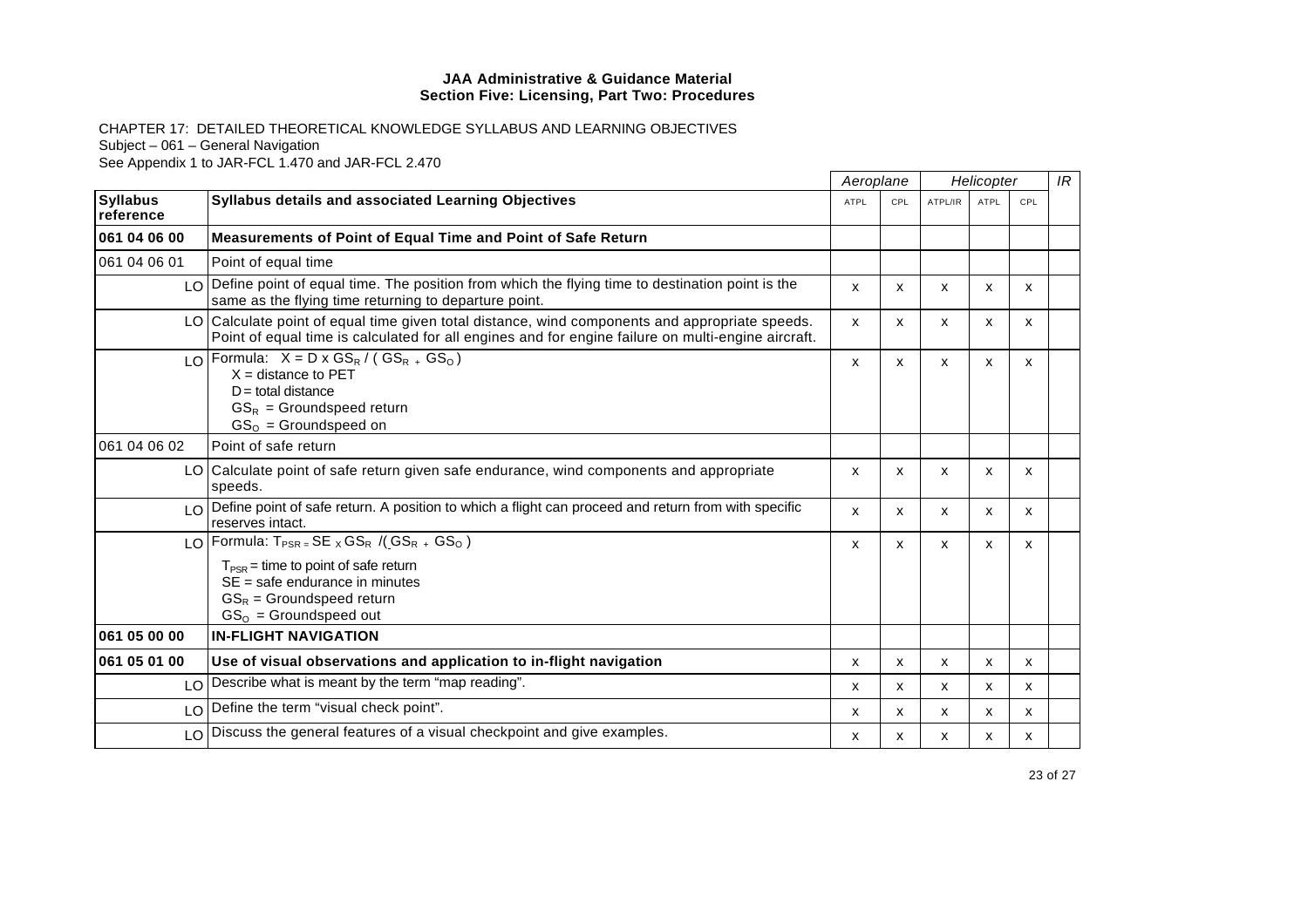|                              |                                                                                                                                                                                                                                                                                                                                                                                                                                                                                                                                                                          |              | Aeroplane |                           | Helicopter   |              | IR |
|------------------------------|--------------------------------------------------------------------------------------------------------------------------------------------------------------------------------------------------------------------------------------------------------------------------------------------------------------------------------------------------------------------------------------------------------------------------------------------------------------------------------------------------------------------------------------------------------------------------|--------------|-----------|---------------------------|--------------|--------------|----|
| <b>Syllabus</b><br>reference | Syllabus details and associated Learning Objectives                                                                                                                                                                                                                                                                                                                                                                                                                                                                                                                      | <b>ATPL</b>  | CPL       | ATPL/IR                   | <b>ATPL</b>  | CPL          |    |
|                              | $\log$ State that evaluating the differences between DR positions and actual position can refine the<br>flight performance and navigation.                                                                                                                                                                                                                                                                                                                                                                                                                               | x            | X         | $\boldsymbol{\mathsf{x}}$ | x            | X            |    |
| LO                           | Establish fixes on navigational charts by plotting visually derived intersecting lines of position.                                                                                                                                                                                                                                                                                                                                                                                                                                                                      | X            | X         | X                         | X            | x            |    |
|                              | LO Describe the use of a single observed position line to check flight progress.                                                                                                                                                                                                                                                                                                                                                                                                                                                                                         | X            | X         | X                         | X            | X            |    |
|                              | LO Describe how to prepare and align a map/chart for use in visual navigation.                                                                                                                                                                                                                                                                                                                                                                                                                                                                                           | X            | X         | X                         | X            | X            |    |
|                              | LO Describe visual navigation techniques including:<br>- Use of DR position to locate identifiable landmarks.<br>- Identification of charted features/landmarks.<br>- Factors affecting the selection of landmarks.<br>- An understanding of seasonal and meteorological affects on the appearance and visibility of<br>landmarks.<br>- Selection of suitable landmarks.<br>- Estimation of distance from landmarks from successive bearings.<br>- Estimation of the distance from a landmark using an approximation<br>of the sighting angle<br>and the flight altitude | X            | X         | X                         | X            | X            |    |
|                              | LO Describe the action to be taken, if there is no visual checkpoint available at a scheduled turning<br>point.                                                                                                                                                                                                                                                                                                                                                                                                                                                          | $\mathsf{x}$ | x         | $\boldsymbol{\mathsf{x}}$ | x            | X            |    |
|                              | LO Understanding the difficulties and limitations that may be encountered in map reading in some<br>geographical areas due to nature of terrain, lack of distinctive landmarks or lack of detailed and<br>accurate charted data.                                                                                                                                                                                                                                                                                                                                         | $\mathsf{x}$ | X         | X                         | X            | x            |    |
|                              | LO State the function of contour lines on a topographical chart.                                                                                                                                                                                                                                                                                                                                                                                                                                                                                                         | $\mathsf{x}$ | X         | X                         | x            | X            |    |
|                              | LO Indicate the role of "layer tinting" (colour gradient) in relation to the depiction of topography on a<br>chart.                                                                                                                                                                                                                                                                                                                                                                                                                                                      | X            | X         | X                         | X            | X            |    |
|                              | LO Using the contours shown on a chart, describe the appearance of a significant feature.                                                                                                                                                                                                                                                                                                                                                                                                                                                                                | X            | X         | X                         | $\mathsf{x}$ | $\mathsf{x}$ |    |
|                              | LO Understand that in areas of snow and ice from horizon to horizon and where the sky is<br>covered with a uniform layer of clouds so that no shadows are cast, the horizon disappears,<br>causing earth and sky to blend.                                                                                                                                                                                                                                                                                                                                               | X            | x         | X                         | x            | x            |    |
| 061 05 02 00                 | Navigation in climb and descent                                                                                                                                                                                                                                                                                                                                                                                                                                                                                                                                          |              |           |                           |              |              |    |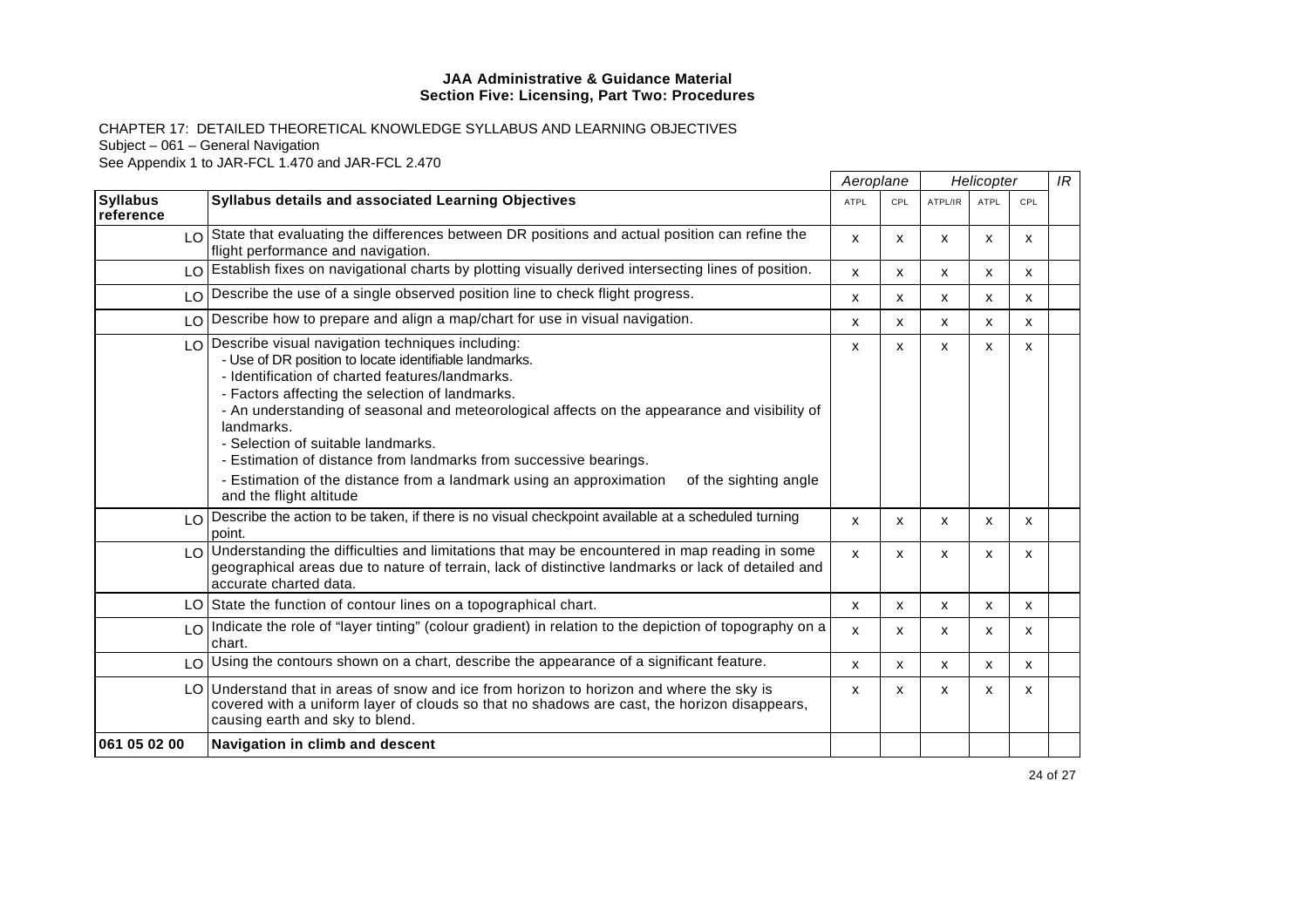| <b>Syllabus</b><br>reference  |                                                                                                                                                                                                                                                  | Aeroplane    |     | Helicopter |             |     | IR |
|-------------------------------|--------------------------------------------------------------------------------------------------------------------------------------------------------------------------------------------------------------------------------------------------|--------------|-----|------------|-------------|-----|----|
|                               | <b>Syllabus details and associated Learning Objectives</b>                                                                                                                                                                                       | <b>ATPL</b>  | CPL | ATPL/IR    | <b>ATPL</b> | CPL |    |
| 061 05 02 01                  | Average airspeed                                                                                                                                                                                                                                 |              |     |            |             |     |    |
|                               | LO   Average TAS used for climb problems is calculated at the altitude 2/3 of the cruising altitude.                                                                                                                                             | $\mathsf{x}$ | x   | X          | x           | x   |    |
| $\overline{10}$               | Average TAS used for descent problems is calculated at the altitude $\frac{1}{2}$ of the descent altitude.                                                                                                                                       | $\mathsf{x}$ | X   | X          | X           | X   |    |
| 061 05 02 02                  | Average wind velocity                                                                                                                                                                                                                            |              |     |            |             |     |    |
|                               | LO W/V used for climb problems is W/V at the altitude 2/3 of the cruising altitude.                                                                                                                                                              | X            | X   | X          | x           | X   |    |
|                               | LO $ W/V $ used for descent problems is W/V at the altitude $\frac{1}{2}$ of the descent altitude.                                                                                                                                               | X            | X   | X          | X           | x   |    |
| $\overline{1}$ $\overline{0}$ | Calculate average climb/descent GS, given TAS at various altitudes, W/V at various altitudes<br>and true track.                                                                                                                                  | X            | X   | X          | X           | X   |    |
|                               | LO Calculate flying time and distance during climb/descent given average rate of climb/descent<br>and using average GS.                                                                                                                          | X            | X   | X          | X           | x   |    |
|                               | LO Calculate rate of descent on a given glide path angle using the following formulae<br>Rate of descent = $GS$ (ground speed) x 10 valid for $3^\circ$ glidepath<br>Rate of descent = $SF$ (speed factor) $\times$ glidepath angle $\times 100$ | X            | x   | X          | x           | x   |    |
|                               | LO Given distance, speed and present altitude, calculate rate of climb/descent in order to reach a<br>certain position at a given altitude                                                                                                       | X            | x   | X          | x           | x   |    |
|                               | $\log$ Given speed, rate of climb/descent and altitude, calculate distance required in order to reach a<br>position at a given altitude.                                                                                                         | $\mathsf{x}$ | X   | X          | X           | X   |    |
|                               | LO Given speed, distance to go and altitude to climb/descent, calculate rate of climb/descent.                                                                                                                                                   | X            | x   | X          | X           | x   |    |
|                               | LO State the effect on TAS and Mach number when climbing/descending with a constant CAS.                                                                                                                                                         |              |     |            |             |     |    |
| 061 05 02 03                  | Ground speed/distance covered during climb or descent                                                                                                                                                                                            |              |     |            |             |     |    |
|                               | LO State that most aircraft operation manuals supply graphical material to calculate climb and<br>descent problems.                                                                                                                              | X            | X   | X          | X           | X   |    |
|                               | LO Given distance, speed and present altitude, calculate rate of climb / descent in order to reach a<br>certain position at a given altitude                                                                                                     | X            | X   | X          | X           | X   |    |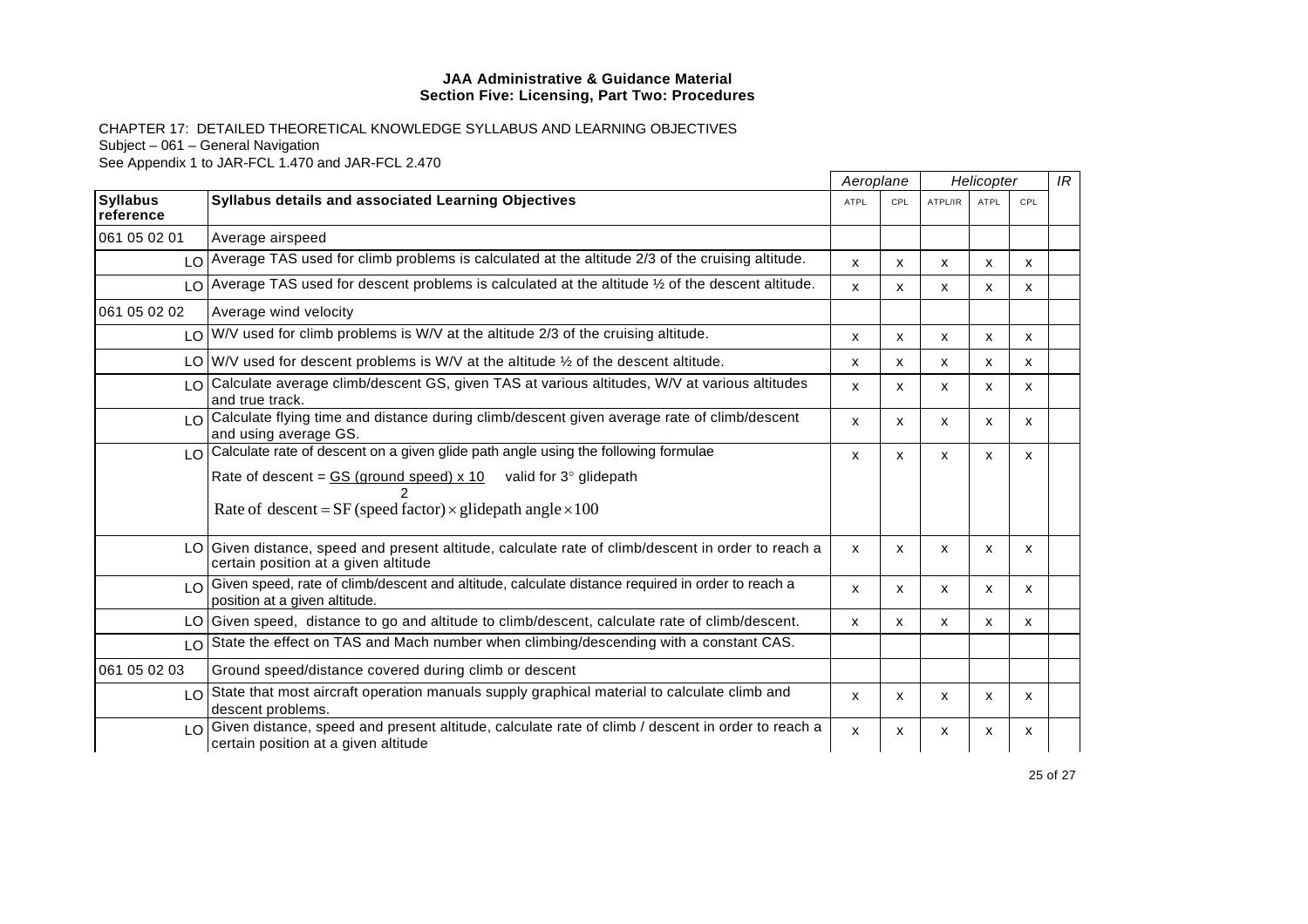|                              |                                                                                                                                                                                                      | Aeroplane                 |     | Helicopter                |             |     | IR |
|------------------------------|------------------------------------------------------------------------------------------------------------------------------------------------------------------------------------------------------|---------------------------|-----|---------------------------|-------------|-----|----|
| <b>Syllabus</b><br>reference | <b>Syllabus details and associated Learning Objectives</b>                                                                                                                                           | <b>ATPL</b>               | CPL | ATPL/IR                   | <b>ATPL</b> | CPL |    |
|                              | LO Given speed, rate of climb / descent and altitude, calculate distance required in order to reach<br>a certain position at a given altitude                                                        | x                         | X   | X                         | X           | X   |    |
| 061 05 02 04                 | Gradients versus rate of climb/descent                                                                                                                                                               |                           |     |                           |             |     |    |
|                              | LO Calculate climb/descent gradient (ft/NM, % and degrees), GS or vertical speed according to the<br>following formulae:<br>Ground speed (kt) x gradient (feet/NM) = vertical speed (feet/min)<br>60 | $\boldsymbol{\mathsf{x}}$ | X   | X                         | x           | X   |    |
| LO.                          | Gradient in % = altitude difference (feet) x 100 / Ground difference (feet)                                                                                                                          | X                         | X   | $\boldsymbol{\mathsf{x}}$ | X           | X   |    |
|                              | LO Gradient in degrees = Arctg (altitude difference (feet) / Ground distance (feet))                                                                                                                 | $\boldsymbol{\mathsf{x}}$ | x   | X                         | X           | X   |    |
|                              | LO Rate of climb/descent (feet/min) = Gradient (%) $\times$ GS (kt)                                                                                                                                  | X                         | x   | X                         | X           | X   |    |
|                              | LO State that it is necessary to determine the position of the aircraft accurately before<br>commencing descent in order to ensure safe ground clearance.                                            | X                         | x   | X                         | x           | x   |    |
| 061 05 03 00                 | Navigation in cruising flight, use of fixes to revise navigation data                                                                                                                                |                           |     |                           |             |     |    |
| 061 05 03 01                 | Ground speed revision                                                                                                                                                                                |                           |     |                           |             |     |    |
|                              | LO Calculate revised groundspeed to reach a waypoint at a specific time.                                                                                                                             | x                         | x   | x                         | x           | x   |    |
|                              | LO Calculate the average ground speed based on two observed fixes.                                                                                                                                   | x                         | x   | X                         | x           | x   |    |
|                              | LO Calculate distance to the position passing abeam an NDB station, by timing from the position<br>with a Relative bearing of 045/315 to the position abeam (Relative bearing 090/270).              | X                         | x   | X                         | X           | x   |    |
| 061 05 03 02                 | Off-track corrections                                                                                                                                                                                |                           |     |                           |             |     |    |
|                              | LO Calculate the track error angle given course from A to B and an of course fix, using the one in sixty<br>rule.                                                                                    | $\mathsf{x}$              | x   | X                         | X           | X   |    |
| LO.                          | Calculate the heading change at an off-course fix to directly reach the next waypoint using the<br>one in sixty rule.                                                                                | X                         | X   | X                         | X           | X   |    |
|                              | LO Calculate the average drift angle based upon an off-course fix observation.                                                                                                                       | $\boldsymbol{\mathsf{x}}$ | x   | X                         | X           | X   |    |
| 061 05 03 03                 | Calculation of wind speed and direction                                                                                                                                                              |                           |     |                           |             |     |    |